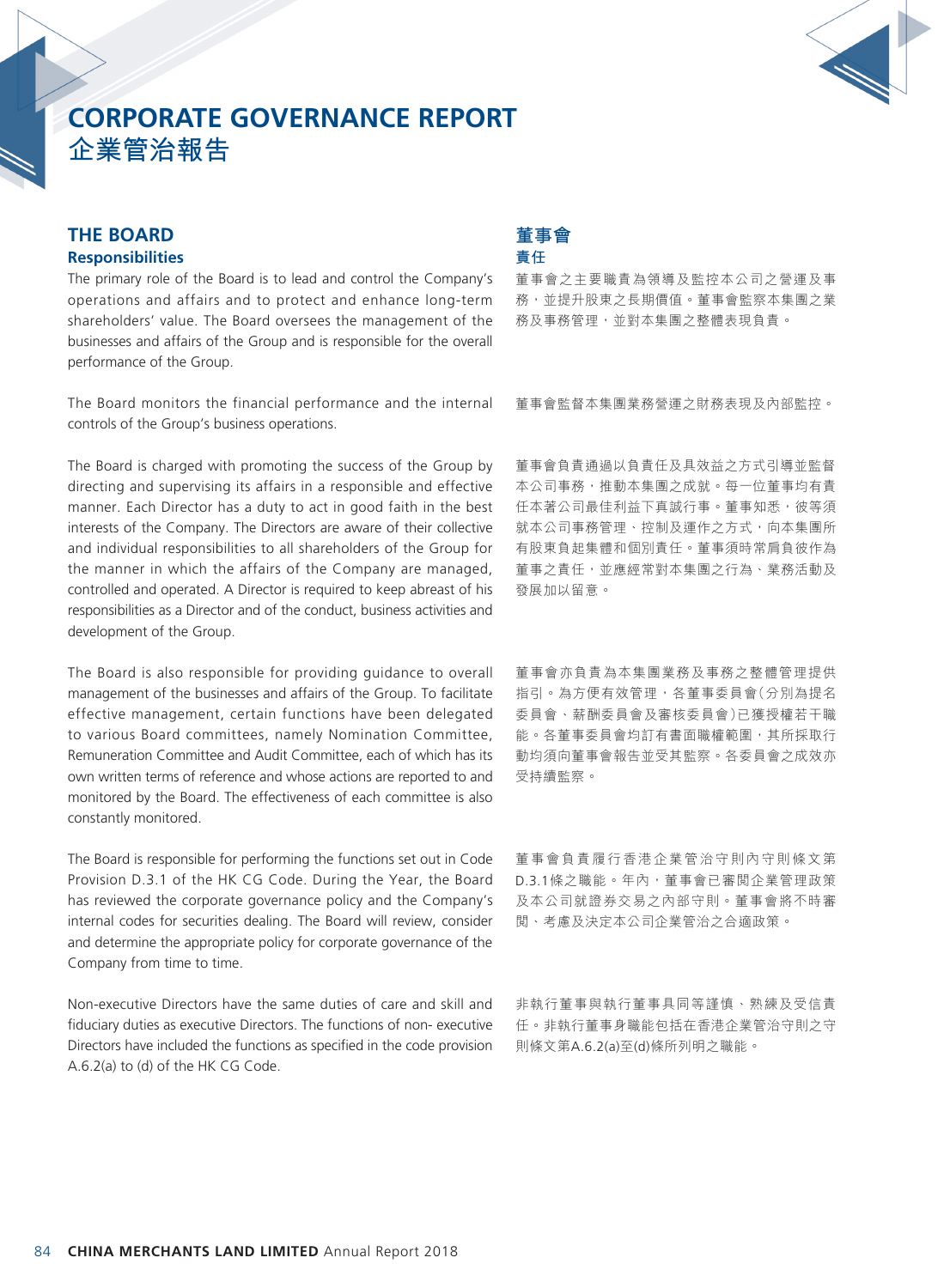

#### **THE BOARD** *(continued)*

#### **Board meetings**

**董事會(續) 董事會會議**

The attendance records of each Director at the meetings of the Board, the Audit Committee, the Nomination Committee and the Remuneration Committee during the Year are set out below:

## 年內,各董事於董事會、審核委員會、提名委員會及 薪酬委員會之出席記錄載列如下:

|                                                                                                                                                                     |                    | <b>Board</b><br>董事會 | Audit<br>Committee<br>審核委員會                                        | Committee<br>提名委員會 | Nomination Remuneration<br><b>Committee</b><br>薪酬委員會 |
|---------------------------------------------------------------------------------------------------------------------------------------------------------------------|--------------------|---------------------|--------------------------------------------------------------------|--------------------|------------------------------------------------------|
| Number of meeting held during the Year                                                                                                                              | 年內舉行會議之次數          | 4                   | 3                                                                  |                    | 2                                                    |
| <b>Non-executive Directors</b>                                                                                                                                      | 非執行董事              |                     |                                                                    |                    |                                                      |
| Mr. XU Yongjun (Note 1)                                                                                                                                             | 許永軍先生(附註1)         | 1/4                 |                                                                    |                    |                                                      |
| Mr. HUANG Junlong (Note 2)                                                                                                                                          | 黃均隆先生(附註2)         | 4/4                 |                                                                    | 1/1                | 2/2                                                  |
| Dr. YAN Chengda (Note 3)                                                                                                                                            | YAN Chengda博士(附註3) | 0/4                 |                                                                    |                    |                                                      |
| Ms. LIU Ning (Note 4)                                                                                                                                               | 劉寧女士(附註4)          | 3/4                 | 3/3                                                                |                    |                                                      |
| <b>Executive Directors</b>                                                                                                                                          | 執行董事               |                     |                                                                    |                    |                                                      |
| Dr. SO Shu Fai (Note 5)                                                                                                                                             | 蘇樹輝博士(附註5)         | 3/4                 |                                                                    |                    |                                                      |
| Mr. YU Zhiliang                                                                                                                                                     | 余志良先生              | 4/4                 |                                                                    |                    |                                                      |
| Mr. WONG King Yuen                                                                                                                                                  | 黃競源先生              | 4/4                 |                                                                    |                    |                                                      |
| <b>Independent non-executive Directors</b>                                                                                                                          | 獨立非執行董事            |                     |                                                                    |                    |                                                      |
| Dr. WONG Wing Kuen, Albert                                                                                                                                          | 王永權博士              | 4/4                 | 3/3                                                                |                    | 2/2                                                  |
| Ms. CHEN Yanping                                                                                                                                                    | 陳燕萍女士              | 4/4                 |                                                                    | 1/1                | 2/2                                                  |
| Dr. SHI Xinping                                                                                                                                                     | 史新平博士              | 4/4                 | 3/3                                                                | 1/1                |                                                      |
| Mr. HE Qi                                                                                                                                                           | 何琦先生               | 4/4                 |                                                                    |                    |                                                      |
| Notes:                                                                                                                                                              |                    | 附註:                 |                                                                    |                    |                                                      |
| Appointed as non-executive Director, the chairman of the Board and the chairman<br>(1)<br>of the nomination committee of the Company with offect from 10 March 2016 |                    | (1)                 | 自二零一六年三月十八日起獲委任為非執行董事、董事會主席<br><b>並木八日担々禾昌侖十府,市込帝孜珥市,</b> 許生圧土死申府込 |                    |                                                      |

- of the nomination committee of the Company with effect from 18 March 2016. Due to business affairs, Mr. XU could not attend the Board Meetings held on 20 March 2018, 23 August 2018 and 9 November 2018. Mr. XU had appointed Mr. HUANG to act his alternate for the Board Meetings held on 20 March 2018, 23 August 2018 and 9 November 2018 respectively. Mr. XU could not attend the Nomination Committee meeting held on 20 March 2018 and he had appointed Mr. HUANG to act his alternate.
- (2) Appointed as non-executive Director and the member of the remuneration committee of the Company with effect from 18 March 2016. Mr. HUANG act the alternate to Mr. XU to attend the Board Meetings held on 20 March 2018, 23 August 2018 and 9 November 2018, and the Nomination Committee meeting held on 20 March 2018.
- (3) Appointed as non-executive Director of the Company with effect from 18 March 2016. Due to business affairs, Mr. YAN could not attend the Board Meetings held on 20 March 2018. He has resigned on 13 August 2018.
- (4) Due to business affairs, Ms. LIU could not attend the Board Meetings held on 9 November 2018.
- (5) Due to business affairs, Dr. SO could not attend the Board Meetings held on 20 March 2018.
- 兼本公司提名委員會主席。由於商務埋由,許先生未能出席於 二零一八年三月二十日、二零一八年八月二十三日及二零一八 年十一月九日舉行之董事會會議。許先生已委任黃先生出任彼 之替任董事,以代表彼出席分別於二零一八年三月二十日、二 零一八年八月二十三日及二零一八年十一月九日舉行之董事會 會議。許先生未能出席於二零一八年三月二十日舉行之提名委 員會會議,並已委任黃先生擔任彼之替任董事。
- (2) 自二零一六年三月十八日起獲委任為非執行董事兼本公司薪酬 委員會成員。黃先生擔任許先生之替任董事,以出席於二零 一八年三月二十日、二零一八年八月二十三日及二零一八年 十一月九日之董事會會議以及於二零一八年三月二十日舉行之 提名委員會會議。
- (3) 自二零一六年三月十八日起獲委任為本公司獨立非執行董事。 由於商務理由,YAN博士未能出席於二零一八年三月二十日舉 行之董事會會議。彼已於二零一八年八月十三日辭任。
- (4) 由於商務理由,劉女士未能出席於二零一八年十一月九日舉行 之董事會會議。
- (5) 由於商務理由,蘇博士未能出席於二零一八年三月二十日舉行 之董事會會議。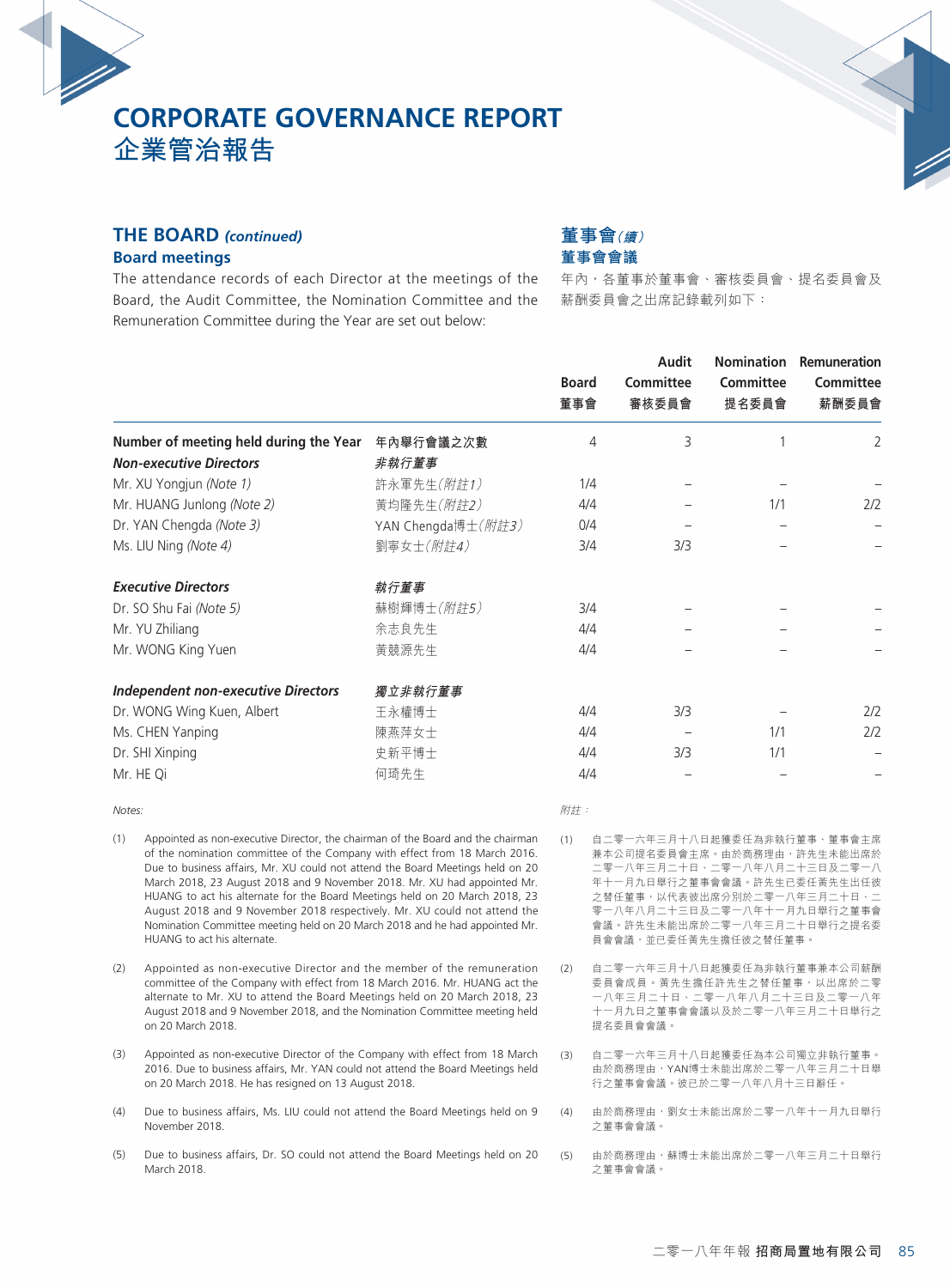

## **THE BOARD** *(continued)* **Board meetings** *(continued)*

Minutes of the Board, the Audit Committee, the Remuneration Committee and the Nomination Committee were recorded in sufficient details of matters considered at the meetings and decisions reached including any concerns or dissenting views raised by the Directors. All the minutes are kept by the company secretary and are open for inspection at any time on reasonable notice given by any Director.

Directors can access to the advice and services of the company secretary to ensure that Board procedures and applicable rules and regulations are followed.

In addition, all Directors are regularly updated on corporate governance and regulatory matters. On a continuing basis, Directors are encouraged to keep up to date on all matters relevant to the Group and attend briefings and seminars as appropriate. Guideline is available for Directors to obtain independent professional advice at the expense of the Company in the furtherance of their duties. The Company has also arranged appropriate liability insurance cover in respect of legal action against its Directors.

## **董事會(續) 董事會會議(續)**

董事會、審核委員會、薪酬委員會及提名委員會之會 議記錄,於會議內曾考慮之事項及所達致的決定(包 括任何由董事提出的關注事宜或反對意見)均有詳盡 記錄。所有會議記錄由公司秘書保管,任何董事只要 發出合理通知,均可於任何時間內查閱該等會議記 錄。

各董事均可獲取公司秘書之意見及服務,以確保董事 會程序及適用規則以及法規均已獲遵守。

此外,本公司會定期向所有董事匯報有關企業管治及 監管事務之最新情況。董事獲持續鼓勵時刻關注有關 本集團之一切事宜,並於適當時候參加簡報會及研討 會。本公司設有一套指引,規範董事為執行職務而諮 詢獨立專業意見(有關費用由本公司承擔)。本公司亦 已就向其董事提出法律訴訟購買適當之責任保險。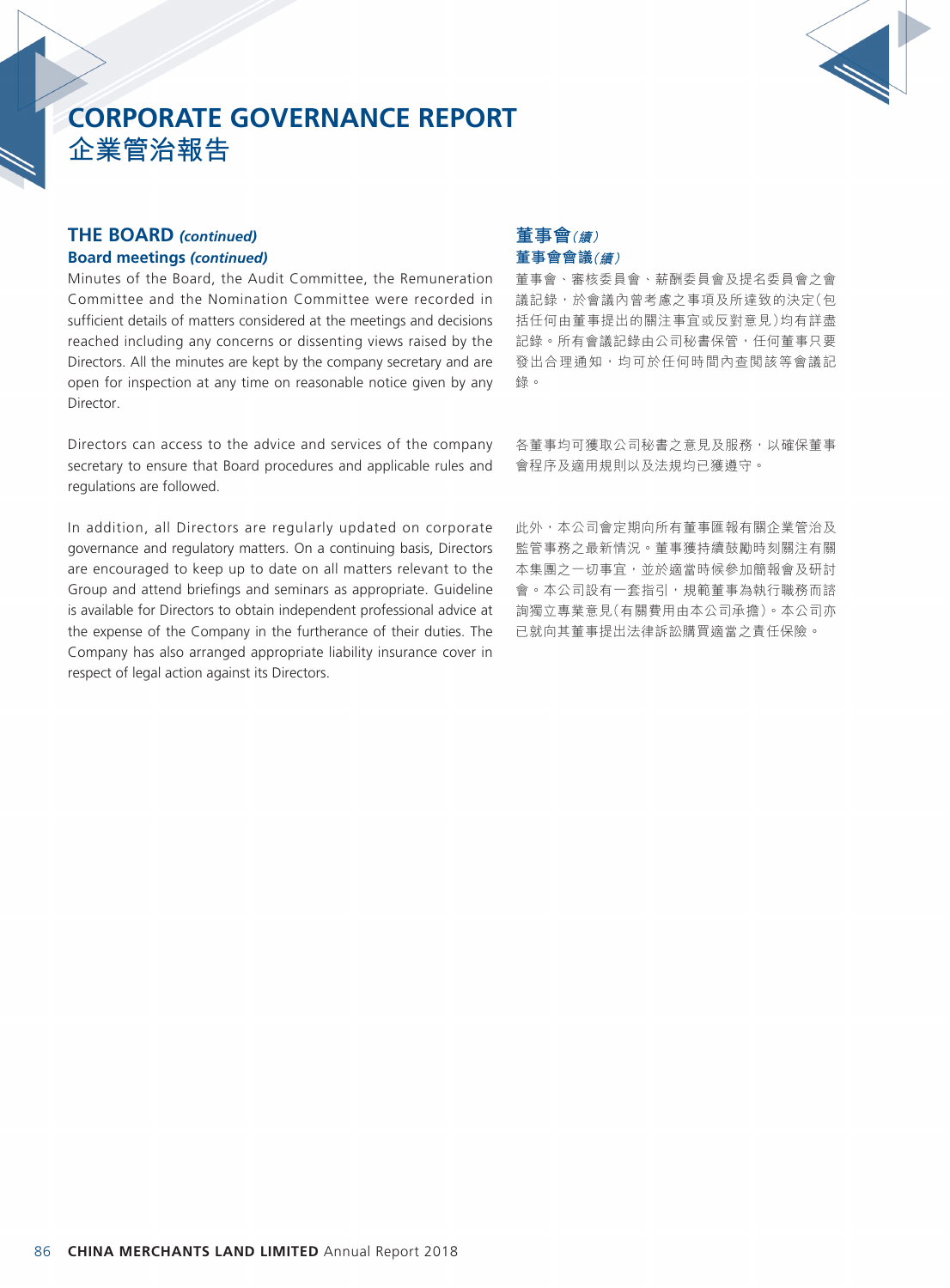## **CHAIRMAN AND CHIEF EXECUTIVE**

Mr. XU Yongiun, a non-executive Director, is the chairman of the Board. The chairman is responsible for leading the Board to ensure its effectiveness on all aspects of its role and set its agenda.

Mr. YU Zhiliang, an executive Director who has been re-designated from the chief financial officer to general manager of the Company since 18 August 2016 is currently responsible for the Group's strategic development and operational plans, and in particular, the day-today operations of the Company's business, which are as same as the duties discharged by a chief executive officer. Therefore, the Company considers that the division of responsibilities between the chairman and the role of a chief executive has been achieved within the Company's written guidelines.

## **TRAINING FOR DIRECTORS**

All Directors should participate in continuous professional development to develop and refresh their knowledge and skills. This is to ensure that their contribution to the Board remains informed and relevant.

Each newly appointed Director receives comprehensive, formal and tailored induction on the first occasion of his/her appointment, so as to ensure that he/she has appropriate understanding of the business and operations of the Company and that he/she is fully aware of his/her responsibilities and obligations under the Listing Rules and relevant regulatory requirements.

The Directors are responsible for their own training needs and report to the Company. The Company will provide suitable training course for the Directors at the Company's expenses.

#### **主席及行政總裁**

非執行董事許永軍先生為董事會主席。主席負責領導 董事會,確保其有效履行各方面之職務,並製訂其議 程。

執行董事余志良先生自二零一六年八月十八日起由本 公司財務總監調任為總經理,目前負責本集團戰略及 營運計劃,尤其本公司日常經營,與行政總裁所履行 職責相同。因此,本公司認為公司的書面規章制度已 成功體現了主席與行政總裁職責之劃分。

## **董事培訓**

全體董事應確保參與持續專業培訓計劃,提高及更新 其知識及技能。此舉確保彼等向董事會提供相關之貢 獻。

每名新任董事於首次委任時會獲發全面、正式及針對 個別董事需要的就任須知,確保彼明白本公司的業務 及運作,並完全了解根據上市規則及相關監管規定所 規定其擔負的職責及責任。

董事負責自身所需之培訓並向本公司報告。本公司將 向董事提供合適之培訓課程,費用由本公司支付。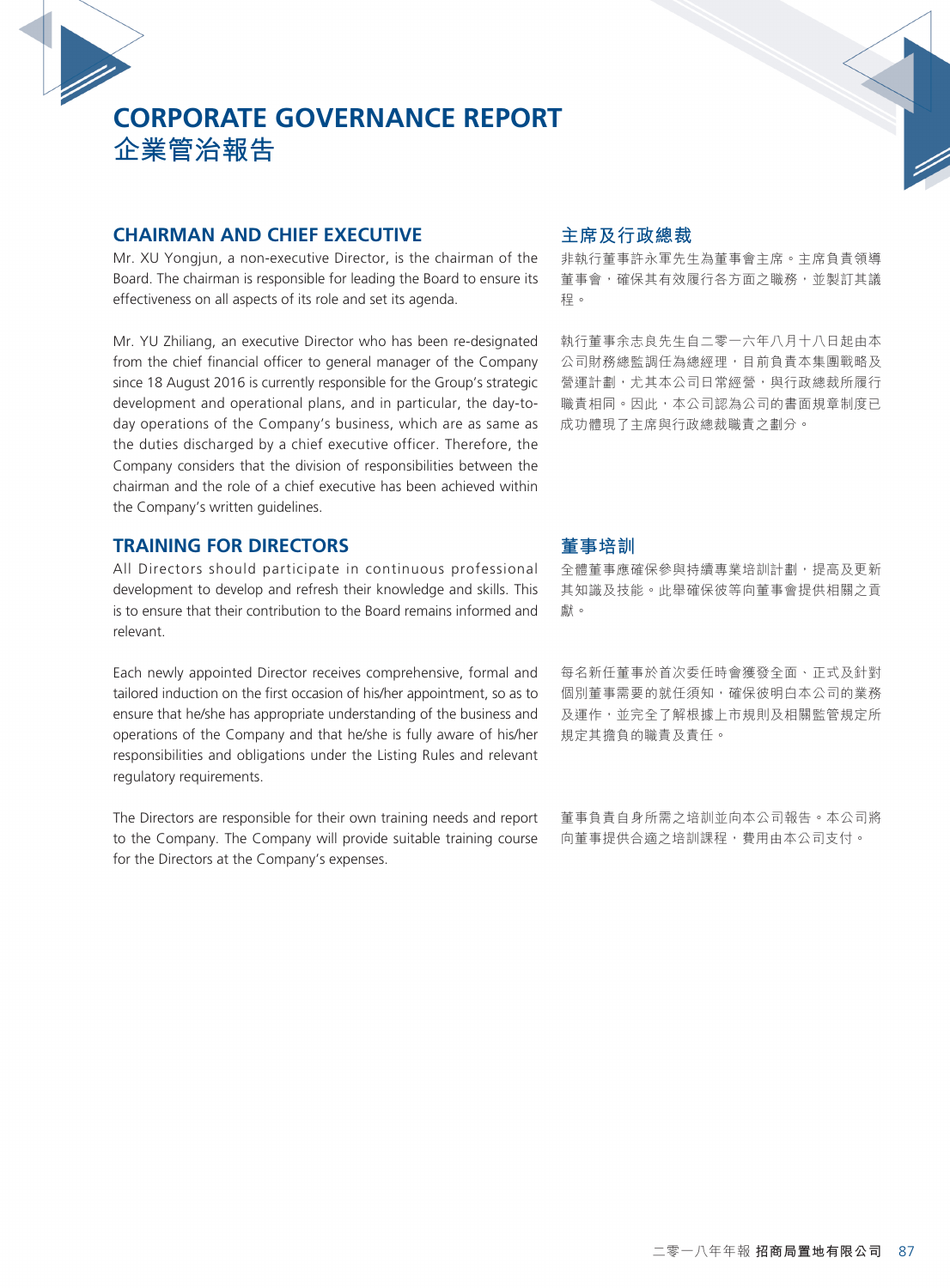

#### **TRAINING FOR DIRECTORS** *(continued)*

The Directors are continually updated on the legal and regulatory developments, as well as business and market changes, to facilitate the discharge of their responsibilities. During the Year, all Directors have complied with code provision A.6.5 of the HK CG Code to participate in continuous professional development to develop and refresh their knowledge and skills by attending seminars, in-house briefings or reading materials on the following topics:

## **董事培訓(續)**

本公司將不斷就法律和監管發展以至業務與市場變 化,向董事提供最新資訊,以協助董事履行職責。年 內,全體董事已遵守香港企業管治守則守則條文第 A.6.5條參與持續專業培訓,通過出席有關以下主題 之講座、內部簡介或閲覽材料,發展並更新彼等之知 識及技能:

**Topics of training covered**

|                                            |         |     |          | 所涵蓋培訓主題       |
|--------------------------------------------|---------|-----|----------|---------------|
| <b>Non-executive Directors</b>             | 非執行董事   |     |          |               |
| Mr. XU Yongjun                             | 許永軍先生   |     |          | 1, 2, 3, 4, 5 |
| Mr. HUANG Junlong                          | 黃均隆先生   |     |          | 1, 2, 3, 4, 5 |
| Ms. LIU Ning                               | 劉寧女士    |     |          | 1, 2, 3, 4, 5 |
| <b>Executive Directors</b>                 | 執行董事    |     |          |               |
| Dr. SO Shu Fai                             | 蘇樹輝博士   |     |          | 1, 2, 3, 4, 5 |
| Mr. YU Zhiliang                            | 余志良先生   |     |          | 1, 2, 3, 4, 5 |
| Mr. WONG King Yuen                         | 黃競源先生   |     |          | 1, 2, 3, 4, 5 |
| <b>Independent non-executive Directors</b> | 獨立非執行董事 |     |          |               |
| Dr. WONG Wing Kuen, Albert                 | 王永權博士   |     |          | 1, 2, 3, 4, 5 |
| Ms. CHEN Yanping                           | 陳燕萍女士   |     |          | 1, 2, 3, 4, 5 |
| Dr. SHI Xinping                            | 史新平博士   |     |          | 1, 2, 3, 4, 5 |
| Mr. HE Qi                                  | 何琦先生    |     |          | 1, 2, 3, 4, 5 |
| Notes:                                     |         | 附註: |          |               |
| (1)<br>Corporate governance                |         | (1) | 企業管治     |               |
| (2)<br>Regulatory updates                  |         | (2) | 監管更新     |               |
| Finance, accounting or commercial<br>(3)   |         | (3) | 財務、會計或商業 |               |
| Industry updates<br>(4)                    |         | (4) | 行業更新     |               |
| (5)<br>Legal                               |         | (5) | 法律       |               |

Except Dr. YAN who has resigned on 13 August 2018, all remaining directors are continually updated on developments in the statutory and regulatory regime and the business environment to facilitate the discharge of their responsibilities.

除已於二零一八年八月十三日辭任之YAN博士外,所 有董事持續獲更新與法定及監管法規及營商環境之最 新發展,以助彼等履行其責任。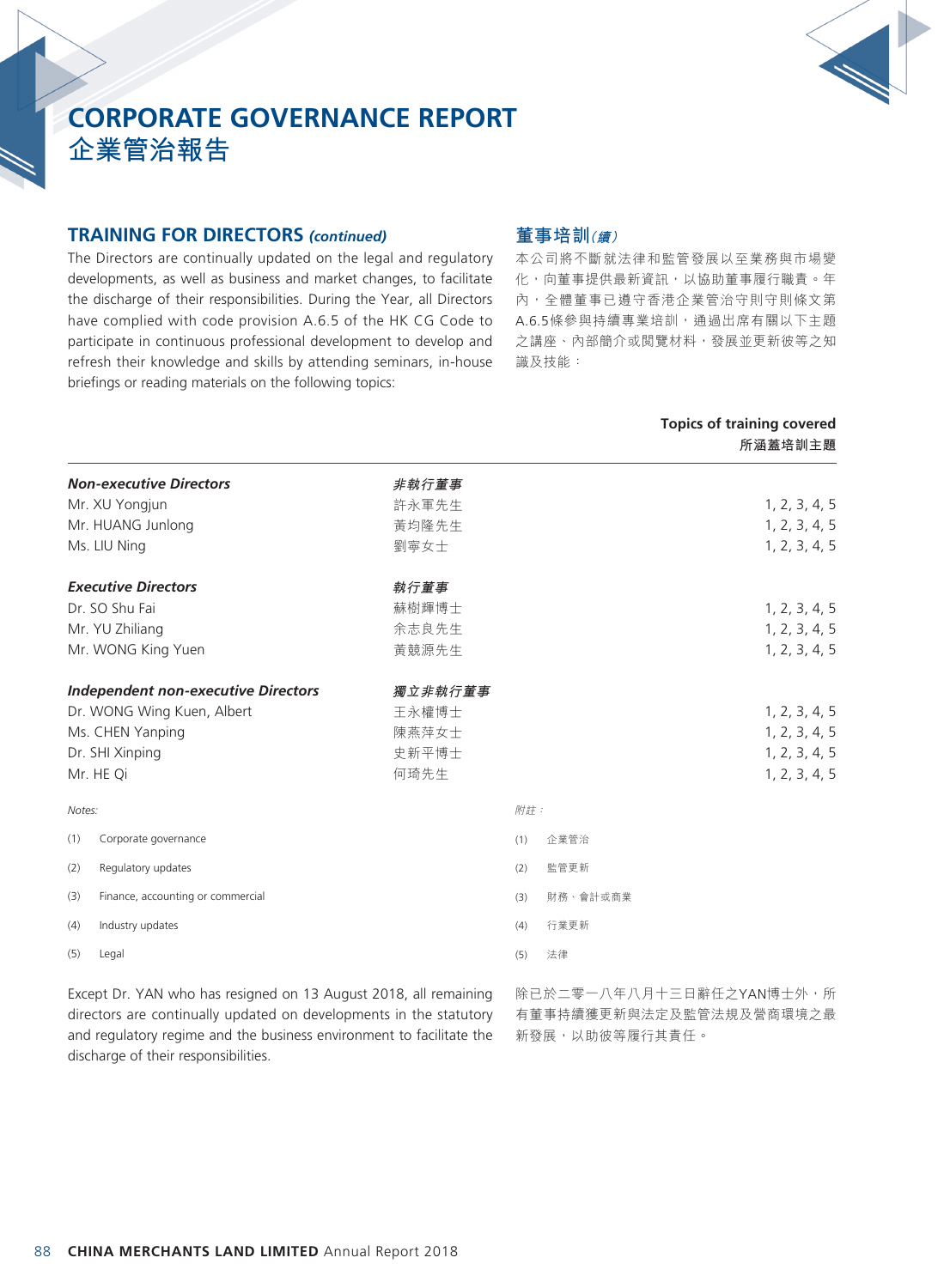## **DELEGATION BY THE BOARD**

The Board has delegated functions that are necessary and incidental to carrying out the decision of the Board or to facilitate the day-to-day operation of the Group in the ordinary course of business to the senior management and divisional heads of different units.

Major corporate matters that are specifically delegated by the Board to senior management include execution of business strategies and initiatives adopted by the Board, implementation of adequate internal controls and risk management procedures, and compliance with relevant statutory requirements and rules and regulations.

## **SUPPLY OF AND ACCESS TO INFORMATION**

Directors are provided in a timely manner with appropriate information in such form and of such quality as will enable them to make an informed decision and to discharge their duties and responsibilities as Directors of the Company.

In respect of regular Board meetings, and so far as practicable in all other cases, an agenda and accompanying Board papers are sent in full to all Directors in a timely manner and at least three days before the intended date of a Board meeting.

### **董事會之授權**

董事會已授予高級管理人員及不同單位部門主管所需 及相關職能,以執行董事會決定或確保本集團於一般 業務過程中可暢順地進行日常營運。

董事會已特別授權高級管理人員處理之主要企業事務 包括:執行董事會採納之業務策略及計劃、實施足夠 內部監控及風險管理程序,以及遵從相關法定要求、 規則及法規。

## **資料之提供和查閱**

本公司將會及時向董事提供適當資料,所提供資料之 形式和質素,足以讓董事作出知情決定並履行本公司 董事之職務及責任。

就董事會之定期會議而言,在實際可行之所有其他情 況下,所有董事均會及時並在董事會會議擬定開會之 日期至少三天前,獲送呈會議議程及附帶之全部董事 會文件。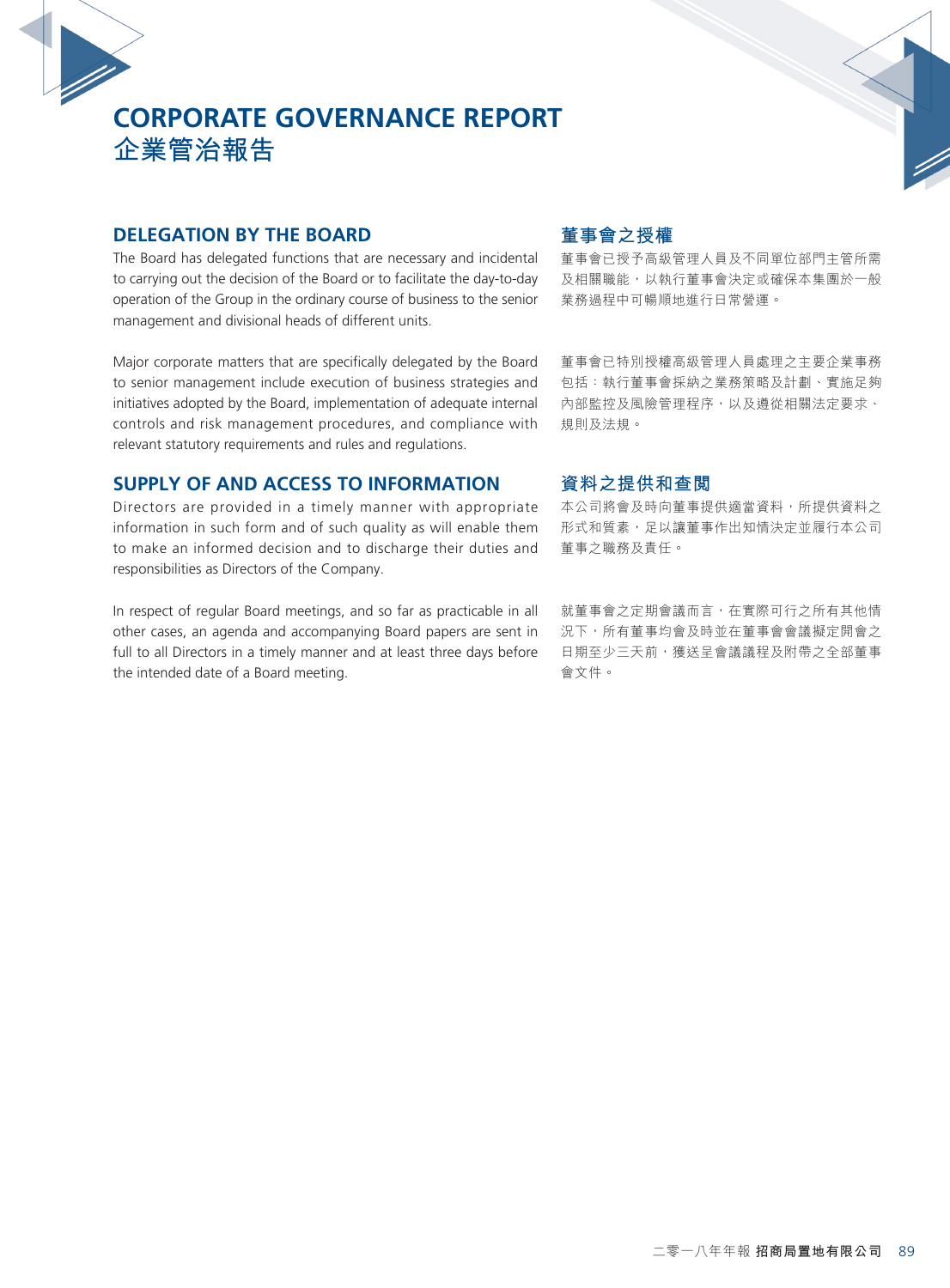

## **SUPPLY OF AND ACCESS TO INFORMATION**

#### *(continued)*

Management is aware that they have an obligation to supply the Board and its committees with adequate information in a timely manner to enable them to make informed decisions. The information supplied must be complete and reliable. The Board and each Director have separate and independent access to the Company's senior management for making further enquires where necessary.

## **NOMINATION COMMITTEE**

The Nomination Committee comprised of three members:

#### **Non-executive Director:**

Mr. XU Yongjun *(Chairman)*

#### **Independent non-executive Director:**

Ms. CHEN Yanping *(Member)* Dr. SHI Xinping *(Member)*

The majority of them are independent non-executive Directors. The Nomination Committee is regulated by a set of terms of reference.

The Group has a formal, considerate and transparent procedure for the appointment of new Director to the Board. The Group has adopted a nomination procedure and the Board, based on the criteria established, evaluate and select candidates for the directorships.

In assessing, selecting and recommending candidates for directorship to the Board, the Nomination Committee will give due consideration to the factors including but not limited to:

- (a) reputation for character and integrity;
- (b) accomplishment and experience in the relevant industries in which the Company's business is involved and other professional qualifications;
- (c) commitment in respect of available time and relevant interest;
- (d) diversity in all aspects including but not limited to gender, age, cultural and educational background, experience (professional or otherwise), skills, knowledge and length of service;
- (e) contribution that the candidates can potentially bring to the Board; and
- (f) plans in place for the orderly succession of the Board.

## **資料之提供和查閱(續)**

管理層知悉彼等有責任及時向董事會及其委員會提供 足夠資料,讓彼等作出知情決定。所提供之資料必須 為完整可靠。董事會及各董事在必要時均可個別及獨 立地向本公司高級管理人員作出進一步查詢。

### **提名委員會** 提名委員會由三名成員組成:

**非執行董事:** 許永軍先生(主席)

#### **獨立非執行董事:**

陳燕萍女士(成員) 史新平博士(成員)

大部分成員為獨立非執行董事。提名委員會受書面職 權範圍規管。

本集團訂有一套正規、經深思熟慮且高透明度之委任 董事會新董事程序,本集團已經採納一套提名程序, 而董事會根據已確立之準則範疇評審及挑選擔任董事 之人選。

向董事會評估、挑選及推薦董事職位之候選人時,提 名委員會將仔細考慮包括但不限於以下各項之因素:

- (a) 品格及誠信之聲譽;
- (b) 涉及本集團業務的相關行業的成就及經驗以及 其他專業資格;
- (c) 其可投入的時間及代表相關界別的利益;
- (d) 各方面之多元化,包括但不限於性別、年齡、 文化及教育背景、經驗(專業或其他)、技能、 知識及服務年期;
- (e) 候選人可以向董事會帶來的潛在貢獻;及

(f) 為董事會有序繼任而制訂的計劃。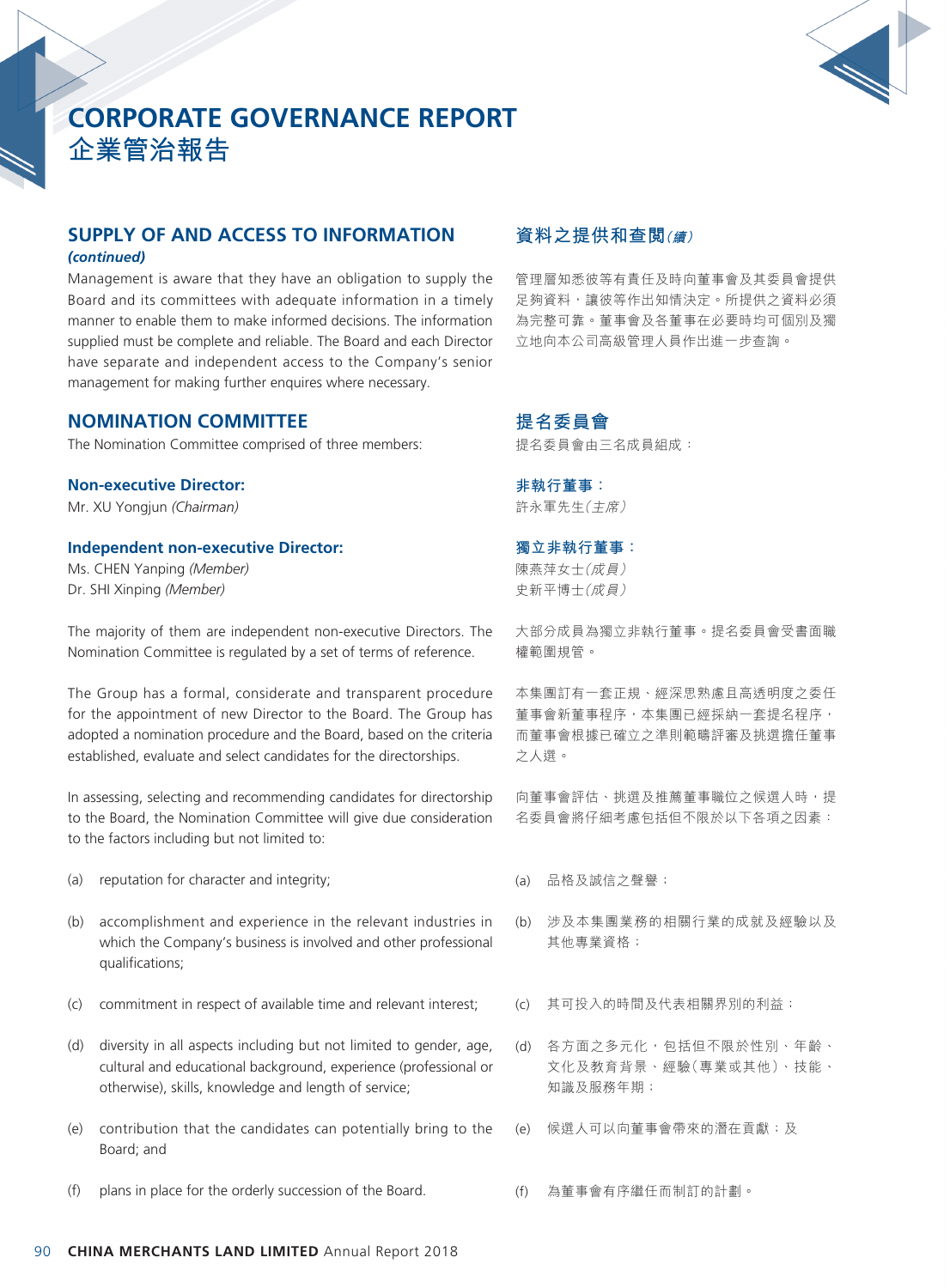#### **NOMINATION COMMITTEE** *(continued)*

The Nomination Committee has considered the effectiveness of the Board as a whole and its board committees in addition to the contribution by the chairman and each individual director to the effectiveness of the Board on an annual basis. The performance evaluation criteria include an evaluation of the structure, composition and size of the Board, the Board's access to complete, adequate and timely information, Board's procedures and accountability. The Nomination Committee has reviewed the structure, size and composition of the Board to ensure that it has a balance of expertise, skills and experience appropriate for the requirements of the business of the Company.

The Nomination Committee will ensure that Directors appointed to the Board possess the relevant background, experience and knowledge to enable balanced and well-considered decisions to be made. The performance criteria that the Nomination Committee will consider in relation to an individual Director include the Director's industry knowledge and/or expertise, time and effort dedicated to the Group's business and affairs, work commitments, attendance and participation at the Board and Board committee meetings. Each member of the Nomination Committee shall abstain from voting on any resolutions and making recommendation and/or participating in respect of the matters in which he is interested.

The Nomination Committee shall hold at least one regular meeting in a year. Additional meetings shall be held as and when required. The independence of each Director is reviewed annually. The Nomination Committee satisfied that the independence of the Company's independent non-executive Directors meets the requirements set out in Rule 3.13 of the Listing Rules. The Nominating Committee has assessed the independence of the independent non-executive Directors and is satisfied that there are no relationships which would deem any of the independent non-executive Directors not to be independent. The Board is able to exercise independent judgment on corporate affairs and provide the management with a diverse and objective perspective on issues.

Notwithstanding that some of the Directors have multiple board representations, the Nomination Committee and the Board are satisfied that sufficient time and attention are being given by the Directors to the affairs of the Group.

The Company is committed to equality of opportunity in all aspects of its business. The Board Diversity Policy was adopted since September 2013.

### **提名委員會(續)**

提名委員會已按年度基準考慮主席及各個董事對董事 會有效性之貢獻以及董事會整體及其董事委員會之有 效性。表現評估標準包括評估董事會之架構、組成及 規模、董事會能否及時獲取全面、充分及最新資料以 及董事會程序及問責性。提名委員會已檢討董事會之 架構、規模及組成,確保其擁有本公司業務所需之均 衡及合適專業知識、技能及經驗。

提名委員會將確保獲委任加入董事會之董事具備相關 背景、經驗及知識,以作出平衡及深思熟慮之決定。 提名委員會用以考慮個別董事表現之標準包括董事之 行業知識及╱或專業知識、投放於本集團業務及事務 之時間及精力、工作熱誠、於董事會及董事委員會會 議之出席率及參與度等。提名委員會各成員須就有關 彼於其有擁有利益之事宜放棄於任何決議案投票及作 出建議及╱或參與。

提名委員會須每年至少舉行一次定期會議。如有需 要,可舉行額外會議。各董事之獨立性每年審閱。提 名委員會信納本公司獨立非執行董事之獨立性符合上 市規則第3.13條所載規定。提名委員會已評估獨立非 執行董事之獨立性,並信納概無存在任何關係致使任 何獨立非執行董事被視作不獨立。董事會可就公司事 務行使獨立判斷,並就事宜向管理層提供多元化及客 觀觀點。

儘管部分董事身兼多個董事會職務,惟提名委員會及 董事會信納董事已對本集團事務給予充分時間及關 注。

本公司致力在其業務各方面給予平等機會,並自二零 一三年九月起採納董事會成員多元化政策。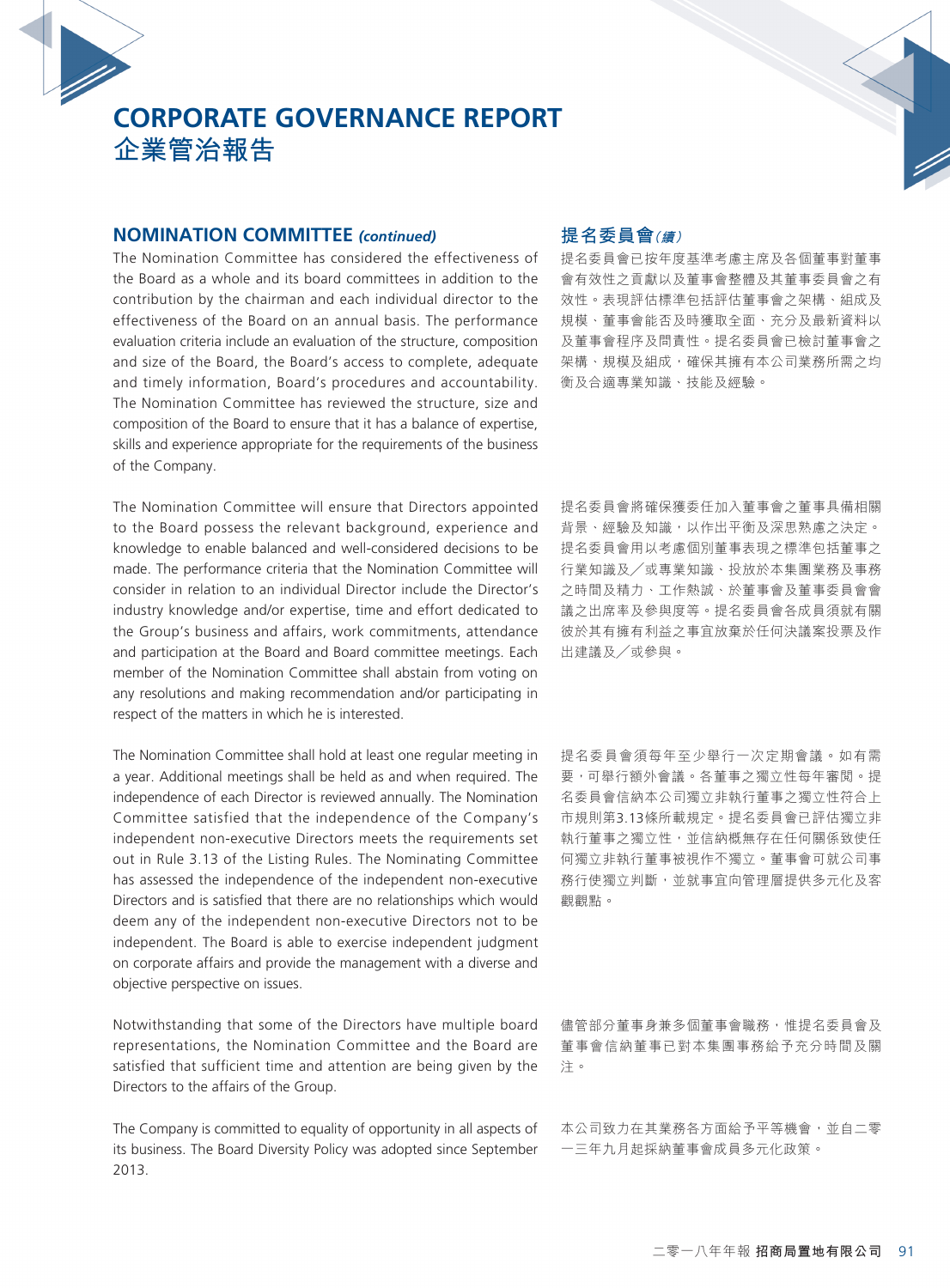

#### **NOMINATION COMMITTEE** *(continued)*

Diversity of board members can be achieved through consideration of a number of factors, including but not limited to professional qualifications and experience, cultural and educational background, race and ethnicity, gender, age and length of service. In forming its perspective on diversity, the Company will also take into account factors based on its own business model and specific needs from time to time. The Nomination Committee would review the measurable objectives under the Board Diversity Policy and the progress of attainment, so as to ensure effective implementation. The Nomination Committee is satisfied that the current board composition has achieved a diversity and would enhance the quality of performance of the Company.

During the Year, the Nomination Committee held one meeting and the committee has performed the following duties:

- reviewed the independence of independent non-executive directors;
- recommended re-election of the retiring Directors after assessing their contribution and performance, and has reviewed the structure, size and composition of the board in accordance with Rule 3.10A of the Listing Rules;
- made recommendations to the Board on the appointment of authorised representations of the Company under the Listing Rules and the Companies Ordinance (Cap. 622 of the laws of Hong Kong); and
- reviewed the structure, size and composition (including the skills, knowledge and experience) of the Board and made recommendations on proposed changes to the Board to complement the Company's corporate strategy.

## **提名委員會(續)**

董事會成員多元化可透過考慮多個因素達致,包括但 不限於專業資格及經驗、文化及教育背景、種族及族 群特性、性別、年齡及服務任期。在引入多元化觀點 時,本公司亦將會根據其本身的商業模式及不時的特 別需要考慮因素。提名委員會將審閱董事會成員多元 化政策下之可計量目標及達成進度,以確保其有效實 施。提名委員會對目前董事會組成達致多元化感到滿 意,並將提高本公司之表現質素。

- 年內,提名委員會已舉行一次會議,並已履行以下職 責:
- 評估獨立非執行董事之獨立身份;
- 評估退任董事之貢獻及表現後就彼等重選連任 提供推薦意見,並已根據上市規則第3.10A條審 閱董事會之架構、規則及組成;
- 就根據上市規則及公司條例(香港法例第622章) 委任本公司授權代表向董事會作出推薦意見; 及
- 檢討董事會之架構、規模及組成(包括技能、知 識及經驗)及就董事會之建議變動向董事會作出 推薦意見,以配合本公司之公司策略。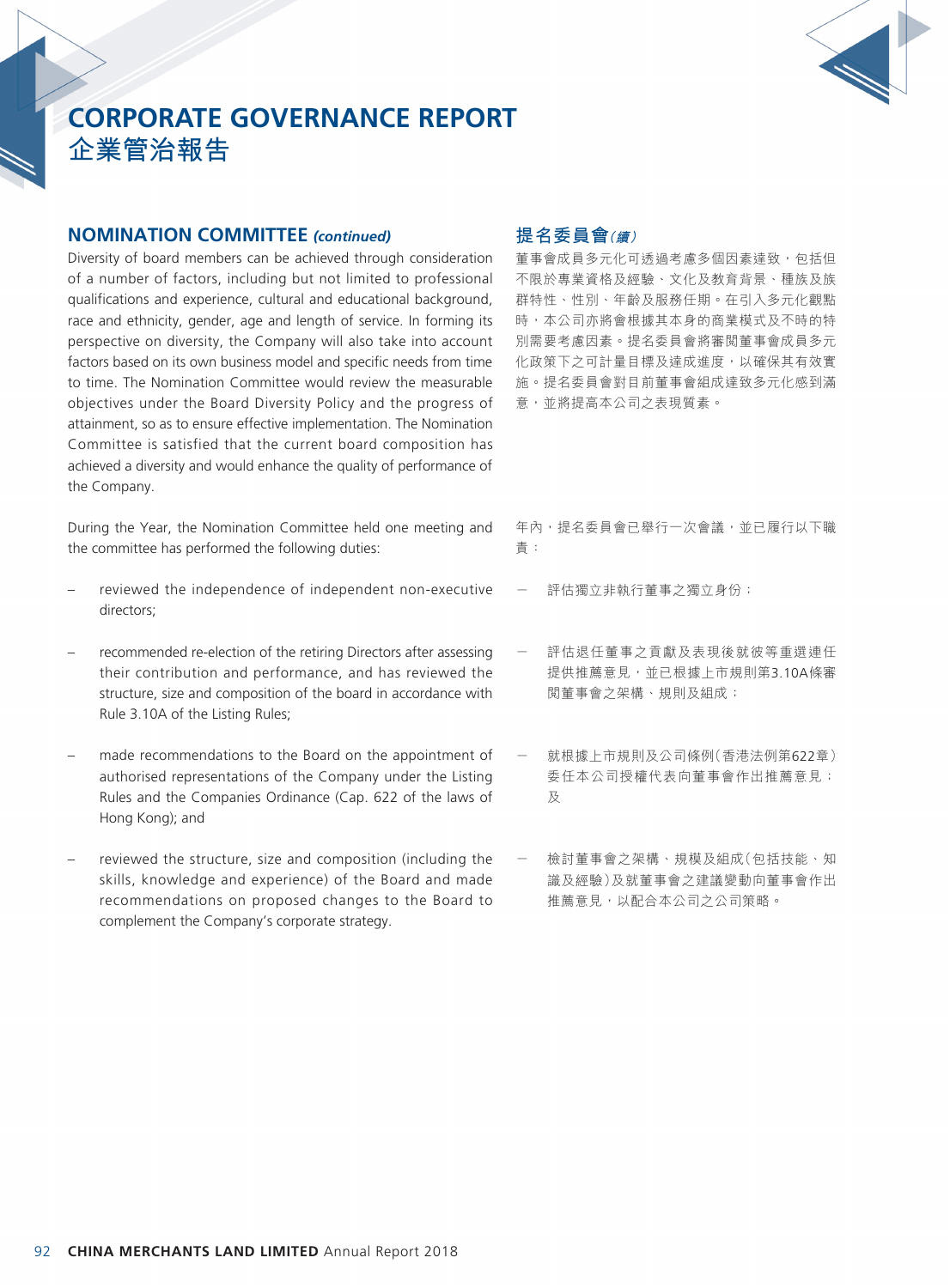### **NOMINATION COMMITTEE**

Code provision A.4.1 of the HK CG Code stipulated that nonexecutive directors should be appointed for a specific term, subject to re-election. The non-executive Directors and all the independent nonexecutive Directors do not have specific terms of appointment which is a deviation from the said HK CG Code. However, all of them are subject to retirement by rotation and re-election at annual general meeting ("AGM") according to the Company's Articles of Association. The Board considers that the requirement has the same effect of accomplishing the same objective as a specific term of appointment.

### **REMUNERATION COMMITTEE**

The Company has established a formal and transparent procedure for formulating policies on remuneration of senior management of the Group.

The Remuneration Committee comprised of three members:

#### **Independent non-executive Director:**

Ms. CHEN Yanping *(Chairman)* Dr. WONG Wing Kuen, Albert *(Member)*

#### **Non-executive Director:**

Mr. HUANG Junlong *(Member)*

The majority of them are independent non-executive Directors.

The principal function of the Remuneration Committee is to ensure that a formal and transparent set of policies and procedures are in place for determining executive remuneration and for fixing the remuneration packages of individual Directors and that no Director should be involved in deciding his own remuneration.

The Remuneration Committee shall meet at least once a year, the Remuneration Committee covers all aspects of emoluments, including but not limited to Directors' fees, salaries, allowances, bonuses, options, benefits in kind, pension rights and compensation payments, including any compensation payable for loss or termination of their office or appointment. In setting remuneration packages, the Remuneration Committee takes into consideration the pay and employment conditions within the industry and in comparable companies, as well as the Group's relative performance and their individual performance. The Remuneration Committee will seek expert advice on remuneration of all Directors as and when necessary.

## **提名委員會**

香港企業管治守則守則條文第A.4.1條訂明,非執行 董事應委以特定任期,並須接受重選。非執行董事及 全體獨立非執行董事並無特定任期,此乃偏離上述香 港企業管治守則。然而,彼等均須遵守本公司組織章 程細則之規定於股東週年大會(「股東週年大會」)輪值 退任及重選連任。董事會認為,此規定具有達致特定 任期之相同目標之同等效果。

## **薪酬委員會**

本公司已就制定本集團高級管理層之薪酬政策設立正 式及具透明度之程序。

薪酬委員會由三名成員組成:

**獨立非執行董事:** 陳燕萍女士(主席) 王永權博士(成員)

**非執行董事:** 黃均隆先生(成員)

大部分成員為獨立非執行董事。

薪酬委員會之主要職能為確保設立正式及具透明度之 政策及程序,以釐定行政人員薪酬及個別董事之薪酬 待遇,而董事不應參與決定其本身之薪酬。

薪酬委員會須每年舉行會議至少一次。薪酬委員會處 理所有方面之酬金,包括但不限於董事袍金、薪金、 津貼、花紅、購股權、實物利益、退休金權利及賠 償金額(包括因離職或終止職務或委任之任何應付賠 償)。在制定薪酬待遇時,薪酬委員會考慮業內及可 資比較公司之工資及僱傭條件,以及本集團之相對表 現及彼等之個人表現。薪酬委員會將於必要時就全體 董事薪酬尋求專家意見。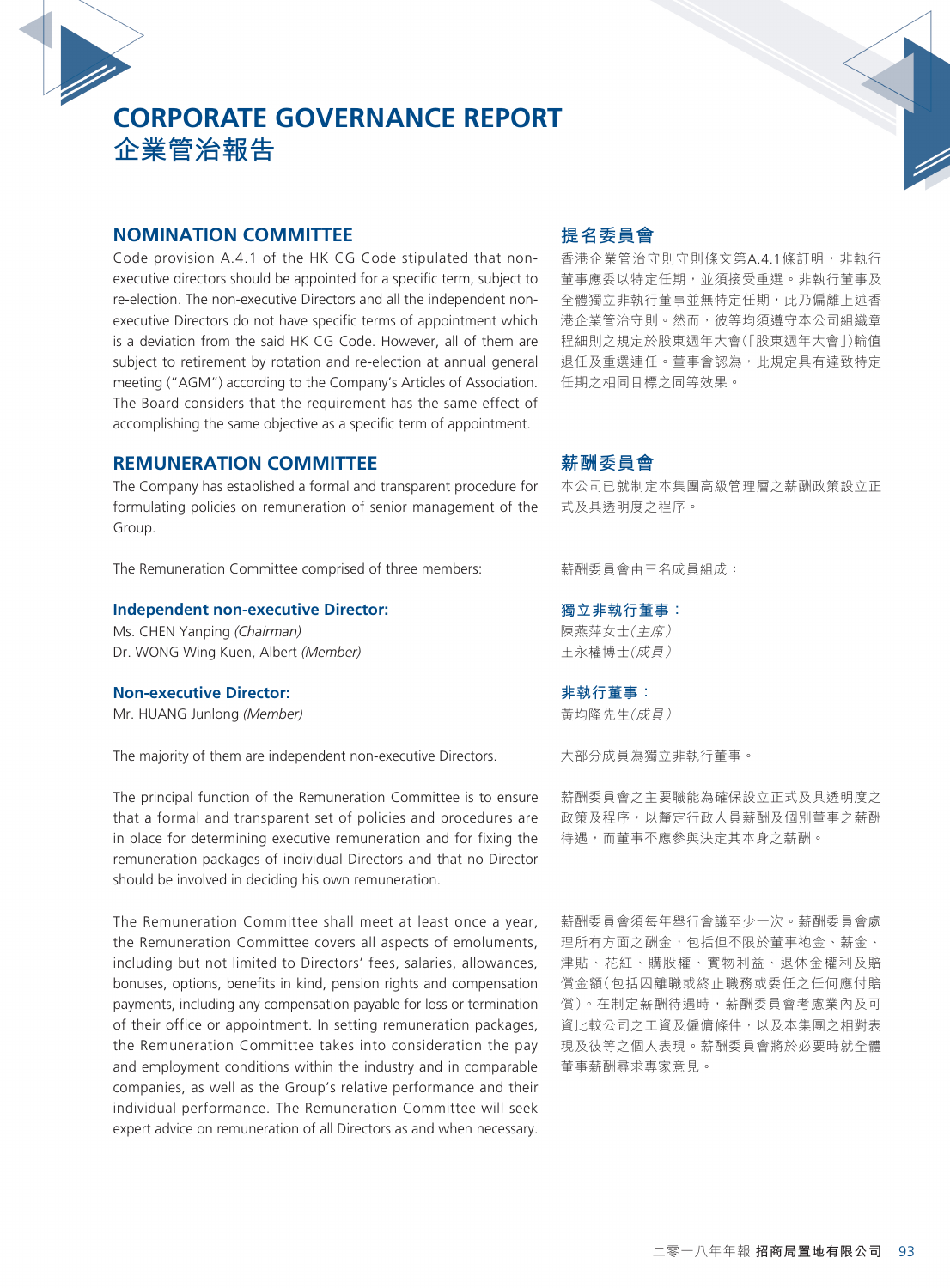

#### **REMUNERATION COMMITTEE** *(continued)*

The Remuneration Committee is regulated by a set of written terms of reference. Its key functions include:

- reviewing and recommending to the Board the Company's policies and structure for all Directors and senior management's remuneration as are competitive and appropriate to attract, retain and motivate Directors and senior management of the required quality to run the Company successfully and on the establishment of a formal and transparent procedure for developing remuneration policy;
- reviewing and approving the management's remuneration proposals with reference to the Board's corporate goals and objectives;
- • either determining (with delegated responsibility) or making recommendations to the Board on the remuneration packages of individual executive Directors and senior management;
- reviewing and approving compensation payable to executive Directors and senior management for any loss or termination of office or appointment to ensure that it is consistent with contractual terms and is otherwise fair and not excessive; and
- reviewing and approving compensation arrangements relating to dismissal or removal of Directors for misconduct to ensure that they are consistent with contractual terms and are otherwise reasonable and appropriate.

The Remuneration Committee met twice during the Year and has performed the following duties:

- reviewed the remuneration policy and structure of the Company, and the remuneration packages of the Directors; and
- reviewed the remuneration packages of all Directors.

## **薪酬委員會(續)**

薪酬委員會受書面職權範圍規管。其主要職能包括:

- 審閲及就本公司有關全體董事及高級管理層薪 酬(必須具競爭力及屬恰當以以吸引、留聘及激 勵具備成功營運本公司所需質素之董事及高級 管理層)之政策及架構,以及就設立正式及具诱 明度之程序制訂薪酬政策,向董事會作出推薦 建議;
- 參考董事會之企業方針及目標,審閱及批准管 理層之薪酬建議;
- 獲董事會轉授責任釐定或向董事會建議個別執 行董事及高級管理層之薪酬待遇;
- 審閲及批准就執行董事及高級管理層離職或終 止職務或委任之應付賠償,以確保該等賠償與 合約條款一致;倘未與合約條款一致,有關賠 償亦須屬公平,不致過多;及
- 審閲及批准因董事行為失當而解僱或罷免有關 董事所涉及之賠償安排,以確保該等安排與合 約條款一致;倘未與合約條款一致,有關賠償 亦須合理適當。

年內,薪酬委員會舉行兩次會議,並履行以下職責:

- 檢討本公司薪酬政策及架構,以及董事之薪酬 待遇;及
- 檢討所有董事的薪酬。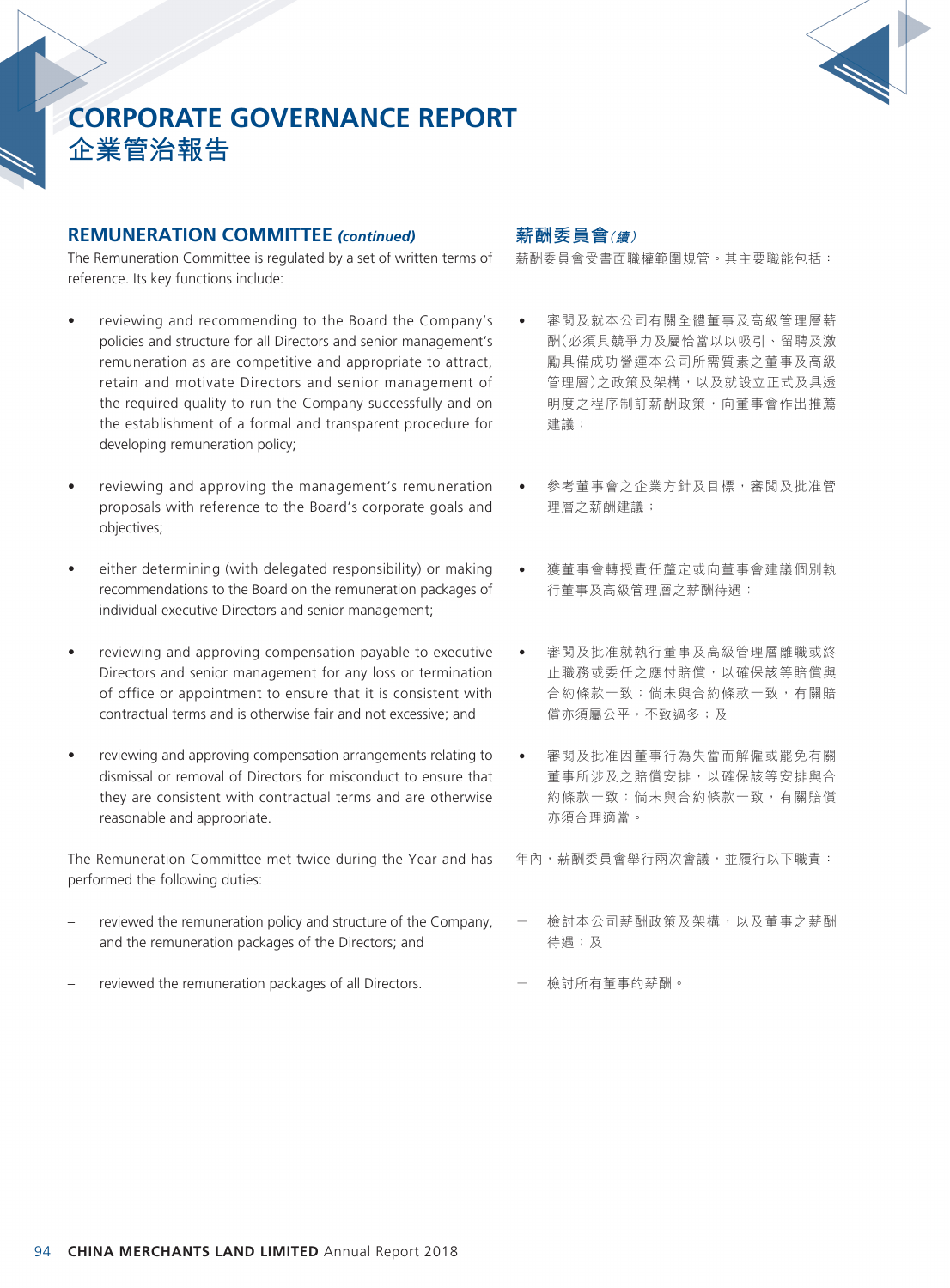## **DIRECTOR' SECURITIES TRANSACTIONS**

The Group has adopted its code of conduct for securities transactions by Directors of the Company on terms no less exacting than the required standard set out in the Model Code for Securities Transactions by Directors of Listed Issuers (the "Model Code") as set out in Appendix 10 of the Listing Rules. Having made specific enquiry to all Directors, the Company confirms that all Directors have complied with the required standard set out in the Model Code throughout the Year.

### **FINANCIAL REPORTING**

The Directors acknowledge their responsibilities for preparing the financial statements of the Company for the Year.

The Board is responsible for presenting a balanced, clear and understandable assessment of annual and interim reports, pricesensitive announcements and other disclosures required under the Listing Rules and other applicable statutory and regulatory requirements.

The Directors acknowledge that it is their responsibilities for overseeing the preparation of the financial statements for each financial period which give a true and fair view of the state of affairs of the Group, and of results and cash flow for the period. In preparing the financial statements for the Year, the Directors have selected suitable accounting policies and applied them consistently; adopted appropriate Hong Kong Financial Reporting Standards and Hong Kong Accounting Standards; made prudent and reasonable judgments and estimates and have prepared the financial statements on a going concern basis. The Directors also warrant that the Group's financial statements will be published in a timely manner.

In presenting the interim and annual financial statements and announcement to shareholders, it is the aim of the Board to provide the shareholders with a detailed analysis, explanation and assessment of the Group's financial position and prospects. The management currently provides the Board with monthly update on the Group's performance, position and prospects.

The senior management of the Group has provided to the Board such explanation and information as are necessary to enable the Board to carry out an informed assessment of the Company's financial statements, which are put to the Board for approval.

The statement of the external auditor of the Company is set out in the "Independent Auditors' Report" on pages 109 to 118.

### **董事進行證券交易**

本集團已採納有關本公司董事進行證券交易之行為守 則,其條款之嚴謹程度不遜於上市規則附錄十內所載 上市發行人董事進行證券交易的標準守則(「標準守 則」)所規定標準。經向全體董事作出特定查詢後,本 公司確認,全體董事於年內一直遵守標準守則所載之 規定標準。

#### **財務申報**

董事承擔編製本公司本年度財務報表之責任。

董事會負責就年度及中期報告、股價敏感公告以及上 市規則及其他適用法定及監管規定所規定之其他披 露,呈列均衡、清晰及簡明之評估。

董事確認須負責監督各財政期間編製財務報表工作, 以確保能真實及公正地反映本集團之財務狀況、期內 業績與現金流量。在編製本年度財務報表時,董事已 選擇並貫徹採用合適之會計政策;採納合適之香港財 務報告準則及香港會計準則;作出審慎而合理之判斷 和估計,以及按持續營運基準編製財務報表。董事亦 須保證本集團財務報表將會依時刊發。

向股東呈報中期及年度財務報表及公告時,董事會旨 在為股東提供本集團財務狀況及前景之詳盡分析、闡 釋及評估。管理層目前每月向董事會提供有關本集團 表現、狀況及前景之最新資料。

本集團高級管理層已向董事會提供董事會為本公司財 務報表進行知情評估時所需之解釋及資料,以供董事 會審批。

本公司外聘核數師之聲明載於第109至118頁之「獨立 核數師報告」。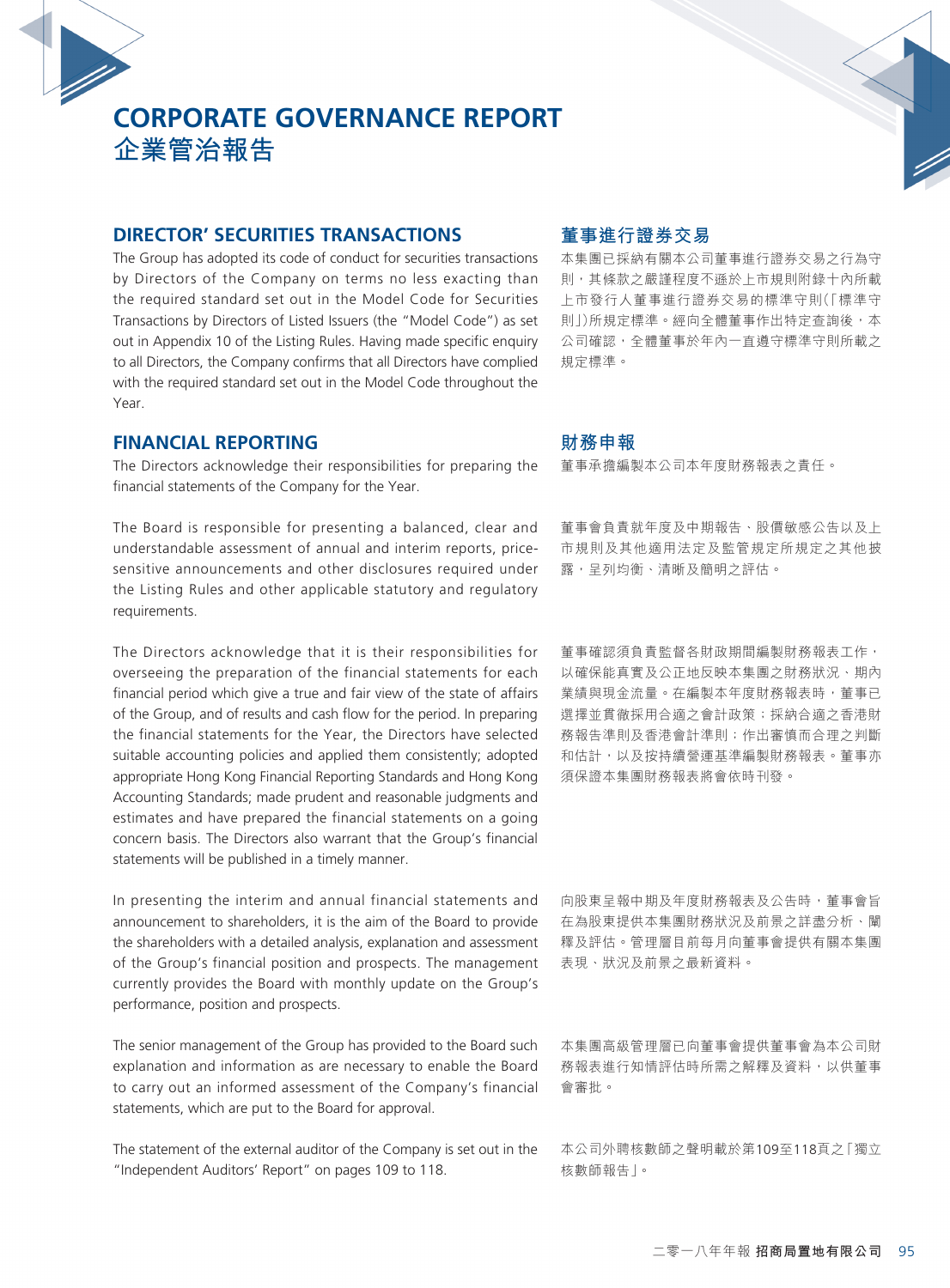

## **DIVIDEND POLICY**

The Company has adopted a dividend policy on 24 January 2019, pursuant to which in deciding whether to propose a dividend and in determining the dividend amount, the Board shall take into account the following factors:

- (a) the Articles of Association of the Company;
- (b) the applicable restrictions and requirements under the laws of the Cayman Islands;
- (c) any banking or other funding covenants by which the Company is bound from time to time;
- (d) the investment and operating requirements of the Company; and
- (e) any other factors that have material impact on the Company.

The declaration and payment of dividends by the Company shall be determined at the sole discretion of the Board and shall be subject to any restrictions under the Companies Law of the Cayman Islands and the Articles of Association of the Company. The Dividend Policy will continue to be reviewed from time to time and there can be no assurance that dividends will be proposed or declared in any particular amount for any given period.

#### **股息政策**

本公司會已於二零一九年一月二十四日採納股息政 策。根據股息政策,董事會於建議宣派股息及釐定股 息金額時須考慮以下因素:

- (a) 本公司之組織章程細則;
- (b) 開曼群島法律下的適用限制及要求;
- (c) 本公司不時受其約束的任何銀行或其他融資 契諾;
- (d) 本公司的投資及經營需求;及
- (e) 任何其他對本公司構成重大影響的因素。

本公司的股息宣派及派付須由董事會全權酌情決定, 亦須遵守開曼群島公司法及本公司的組織章程細則。 股息政策將繼續不時予以檢討,且概不保證將在任何 特定期間建議或宣派任何特定金額的股息。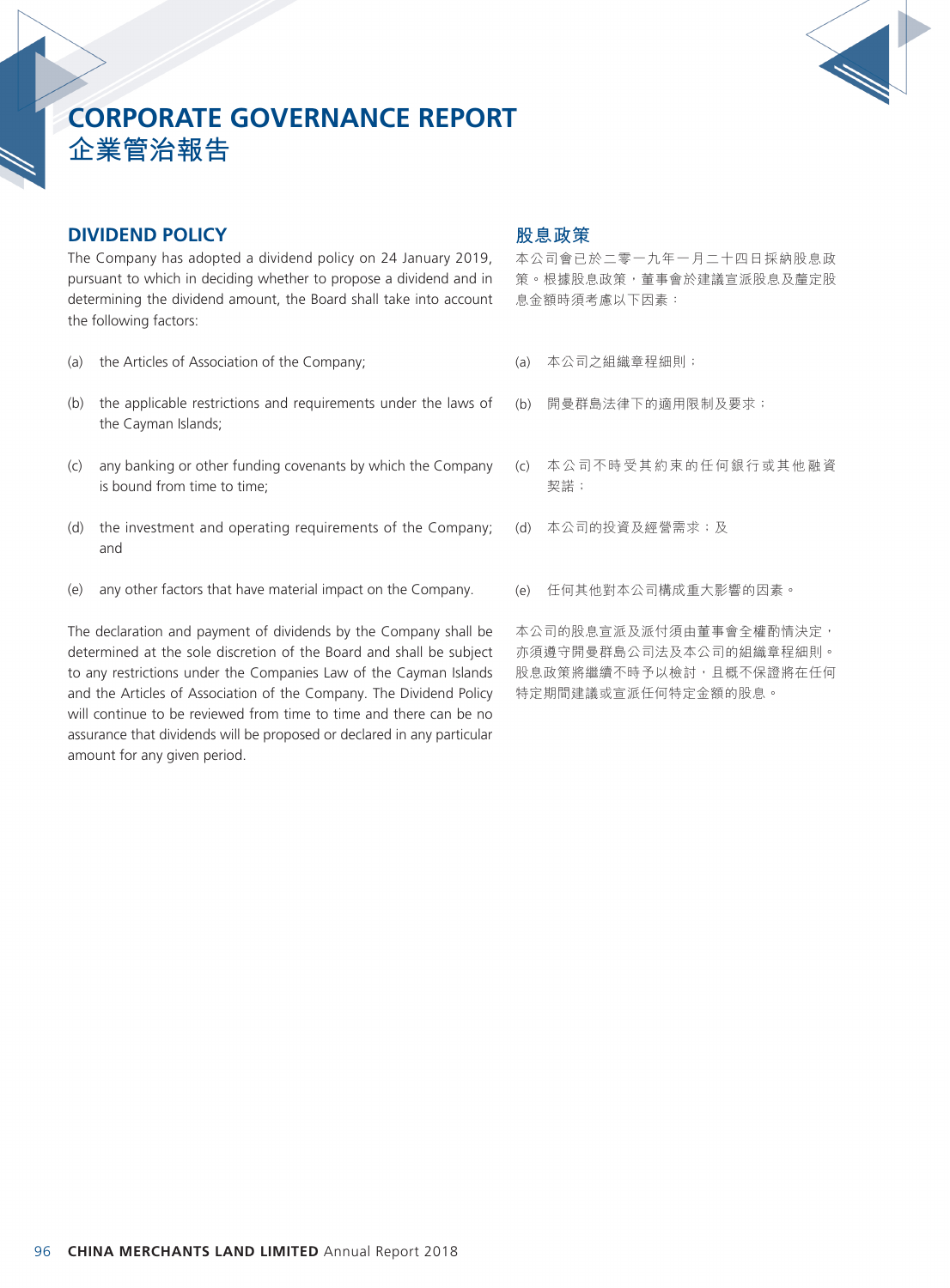## **RISK MANAGEMENT AND INTERNAL CONTROL**

The Board recognises its responsibility for maintaining an adequate internal control system to safeguard the assets of the Group and the interests of shareholders and consider the governance of risk. Annual review on the adequacy and the effectiveness of the internal control and risk management systems of the Group has been conducted by the management and reviewed by the Board. The Audit Committee is satisfied that nothing has come to its attention to cause the Audit Committee to believe that the internal control system is inadequate. Review will be made at least annually to monitor the adequacy and the effectiveness of the risk management and the internal control system of the Group.

The finance department carries out annual risk assessment on each audit area and derives an annual audit plan according to their risk rankings. During the Year, the Company has outsourced its internal audit function to an independent accounting firm, Messrs. SHINEWING Risk Services Limited to perform a review of the internal control system of the Group with a focus on the property business. During the Year, the Group has complied with code provision C.2 of the HK CG Code by establishing appropriate and effective risk management and internal control systems. Management is responsible for the design, implementation and monitoring of such systems, while the Board oversees management in performing its duties on an ongoing basis. Main features of the risk management and internal control systems are described in the sections below:

#### **Risk Management System**

The Group adopts a risk management system which manages the risk associated with its business and operations. The system comprises the following phases:

- *Identification:* Identify ownership of risks, business objectives and risks that could affect the achievement of objectives.
- Evaluation: Analyse the likelihood and impact of risks and evaluate the risk portfolio accordingly.
- Management: Consider the risk responses, ensure effective communication to the Board and on-going monitor the residual risks.

Based on the risk assessments conducted in the year 2018, no significant risk was identified.

### **風險管理及內部監控**

董事會重視其維持足夠內部監控系統之責任,以保障 本集團資產及股東權益以及考慮監管風險。本集團內 部監控及風險管理系統之充足性及成效之年度審閱已 由管理層進行及由董事會審閱。審核委員會信納概無 發現致使審核委員會相信內部監控系統存在不足之 處。審閲將最少每年進行一次,以監察本集團風險管 理及內部監控系統之充足性及成效。

審核委員會每年檢討本集團內部監控及風險管理系統 之效能一次。財務部門就各審核領域進行年度風險評 估並根據彼等之風險排名判定年度審核計劃。於年 內,本公司已外判其內部審核職能予一間獨立會計師 樓信永方略風險管理有限公司對本集團內部監控制度 (專注於房地產業務)進行檢討。年內,本集團已遵守 香港企業管治守則守則條文第C.2條,設立適當有效 之風險管理及內部監控系統。管理層負責設計、實際 及監察有關系統,而董事會持續監督管理層履行其職 責之情況。風險管理及內部監控系統之主要功能於下 文各節論述:

#### **風險管理系統**

本集團採納風險管理系統,管理其業務及營運之相關 風險。該系統包括以下多個層面:

- 識別:識別風險所有權、業務目標及可能影響 目標達成之風險。
- 評估:分析風險之可能性及影響,並對風險組 合作出相應評估。
- 管理:考慮風險應對措施,確保與董事會就風 險進行有效溝通並持續監察剩餘風險。

根據於二零一八年進行之風險評估,概無發現重大風 險。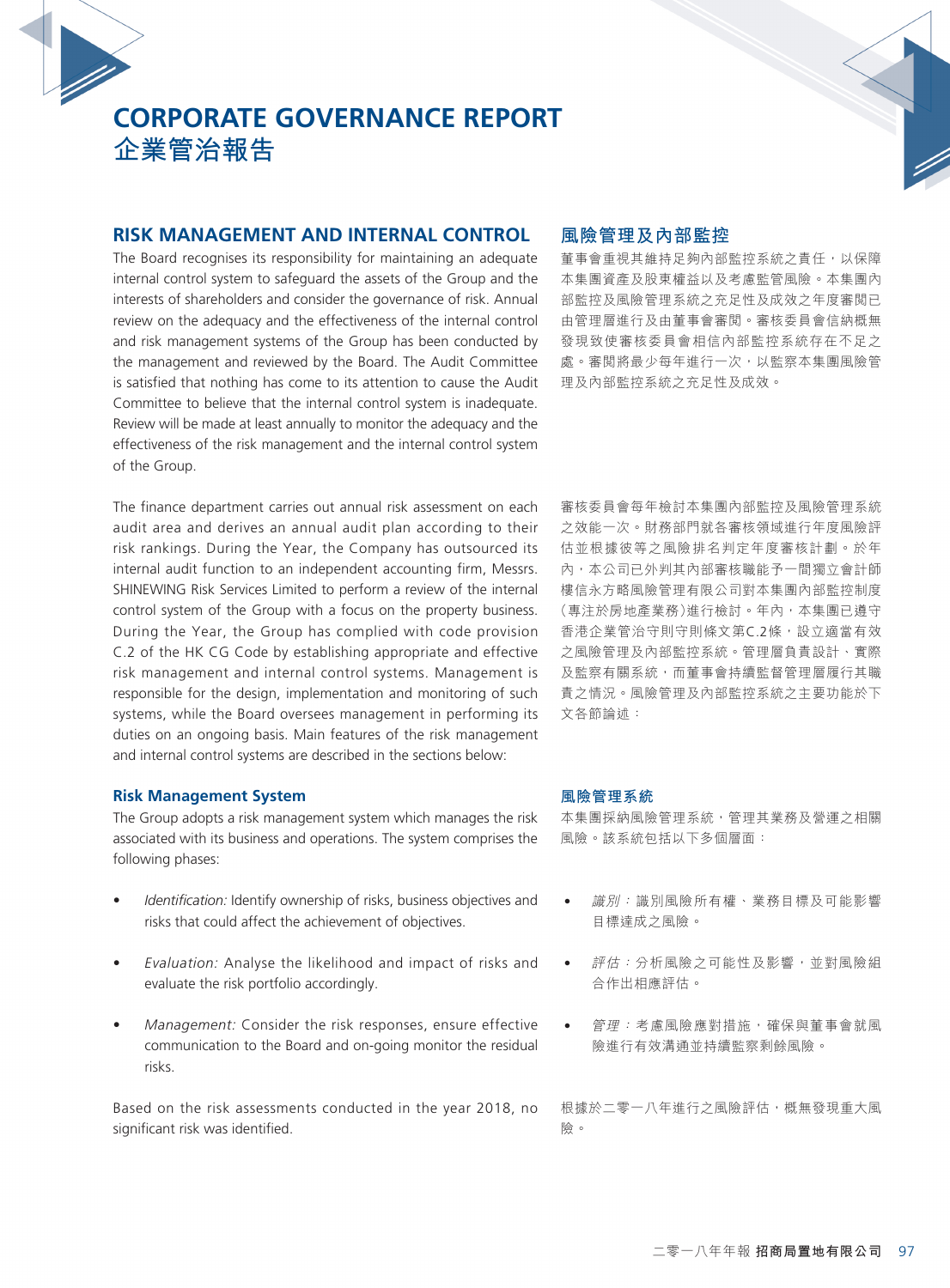

## **RISK MANAGEMENT AND INTERNAL CONTROL**  *(continued)*

#### **Internal Control System**

The Board is responsible to ensure that the Group maintains sound and effective internal controls to safeguard the shareholders' investment and the Group's assets.

The internal control system will cover all material controls, including financial, operational and compliance controls and risk management functions.

The Company has in place an internal control system which is compatible with the Committee of Sponsoring Organisations of the Treadway Commission ("COSO") 2013 framework. The framework enables the Group to achieve objectives regarding effectiveness and efficiency of operations, reliability of financial reporting and compliance with applicable laws and regulations.

The components of the framework are shown as follow:

- Control Environment: A set of standards, processes and structures that provide the basis for carrying out internal control across the Group.
- Risk Assessment: A dynamic and iterative process for identifying and analysing risks to achieve the Group's objectives, forming a basis for determining how risks should be managed.
- Control Activities: Action established by policies and procedures to help ensure that management directives to mitigate risks to the achievement of objectives are carried out.
- Information and Communication: Internal and external communication to provide the Group with the information needed to carry out day-to-day controls.
- Monitoring: Ongoing and separate evaluations to ascertain whether each components of internal control is present and functioning.

## **風險管理及內部監控(續)**

#### **內部監控系統**

董事會須負責確保本集團保持健全而有效之內部監 控,以維護股東投資及本集團資產。

內部監控系統涵蓋所有重大監控範疇,包括財務、營 運及規章管控及風險管理職能。

本公司已制定符合 Committee of Sponsoring Organizations of the Treadway Commission (「COSO」)二零一三年框架之內部監控系統。該框架 促使本集團達致營運有效性及效率性、財務報告可靠 性及遵守適用法律及法規之目標。

該框架之組成部分列示如下:

- 監控環境:為本集團進行內部監控提供基礎之 一套標準、程序及結構。
- 風險評估:動態交互流程以識別及分析風險, 達成本集團目標,並為如何管理風險形成依據。
- 監控行動:按政策及程序制定行動,以確保管 理層為減輕風險以達成目標之指令獲執行。
- 資料及通訊:為本集團提供進行日常監控所需 資料之內部及外部通訊。
- 監察:為確定內部監控之各組成部份是否存在 及運行而進行之持續及單獨評估。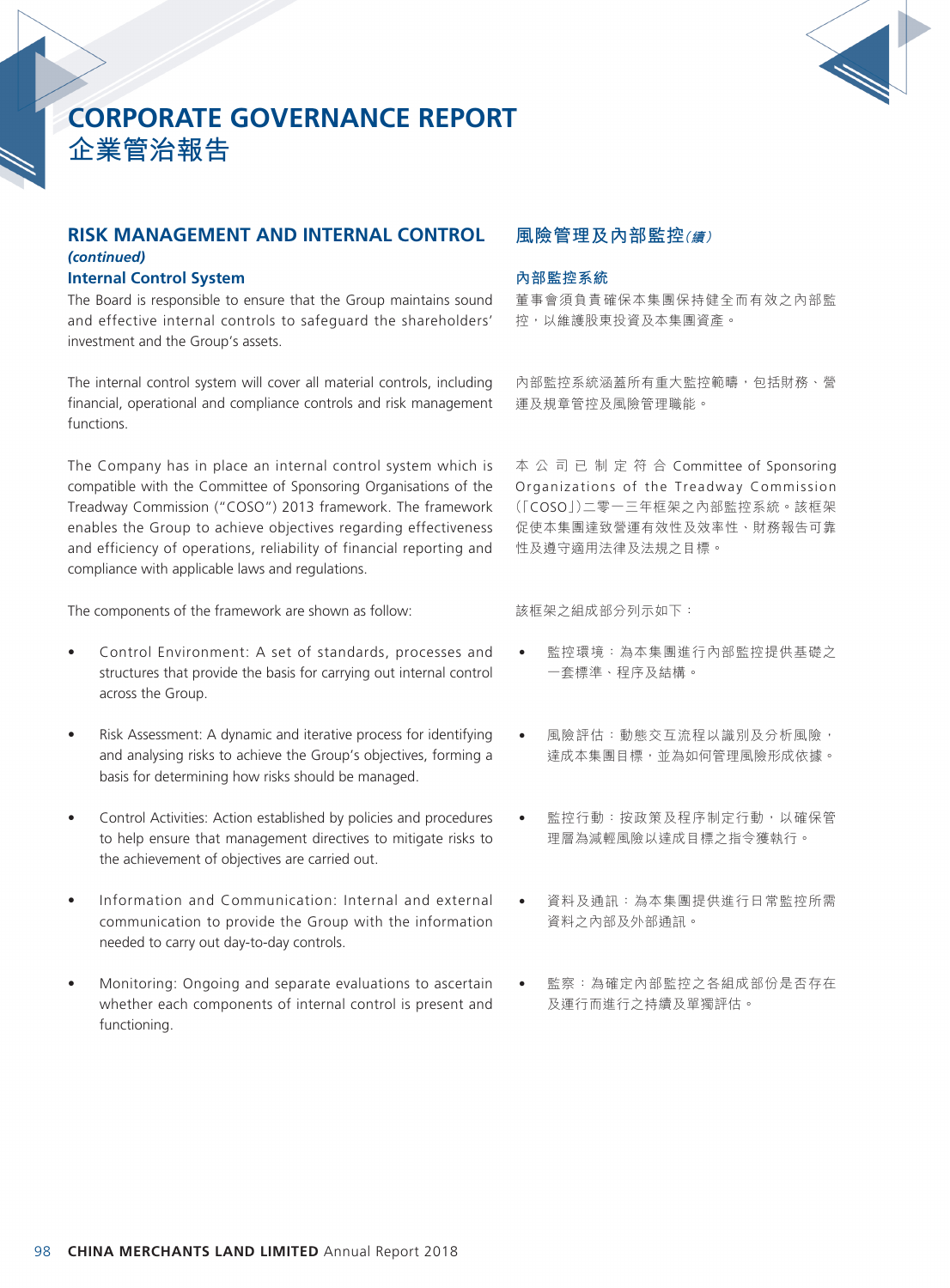

#### **RISK MANAGEMENT AND INTERNAL CONTROL**  *(continued)*

#### **Internal Control System** *(continued)*

In order to enhance the Group's system of handling inside information, and to ensure the truthfulness, accuracy, completeness and timeliness of its public disclosures, the Group has adopted and implemented an inside information procedure. Certain reasonable measures have been taken from time to time to ensure that proper safeguards exist to prevent a breach of a disclosure requirement in relation to the Group, which include the maintaining of a good control environment with defined organisational structure, limit of authority, reporting lines and responsibilities in accordance with the Company's guidelines and the regulatory requirements. An effective information platform has been created to enable relevant and timely information are sent to the Board for decision making. Appropriate control measures have been taken place to facilitate a good control environment for handling and dissemination of inside information. The access of information is restricted to a limited number of employees on a need-to-know basis. Employees who are in possession of inside information are fully conversant with their obligations to preserve confidentiality. Confidentiality agreements are in place when the Group enters into significant negotiations. Where necessary, Directors to speak on behalf of the Company when communicating with external parties such as the media, analysts or investors.

Based on the internal control reviews conducted in the year of 2018, no significant control deficiency was identified.

The Board is responsible for the risk management and internal control systems of the Group and ensuring review of the effectiveness of these systems has been conducted at least annually. Several areas have been considered during the Board's review, which include but not limited to (i) the changes in the nature and extent of significant risks since the last annual review, and the Group's ability to respond to changes in its business and the external environment (ii) the scope and quality of management's ongoing monitoring of risks and of the internal control systems.

## **風險管理及內部監控(續)**

#### **內部監控系統(續)**

為加強本集團之內幕消息控制系統,並確保其公開披 露事項之真實性、準確性、完整性與及時性,本集團 亦採納及實施一套內幕消息程序。本集團已不時採納 若干合理措施,確保存在適當保障以防止違反有關本 集團之披露規定,包括維持具備明確組織架構、權力 規限以及根據本公司指引及監管規定之報告方式及責 任之良好監控環境。本公司已設立有效資訊平台,以 確保相關及最新資訊已向董事會提交供彼等決策。設 立合適監控措施,促進處理及傳播內幕消息。僅少數 僱員可按需要查閱資料。掌握內幕消息之僱員充分熟 知彼等之保密責任。本集團進行重大磋商時將會訂立 保密條款。如有需要,董事與媒體、分析師或投資者 等外部人士溝通時會代表本公司發言。

根據於二零一八年度進行之內部監控審閱,概無發現 重大監控缺失。

管理層負責本集團之風險管理及內部監控系統,並確 保該等系統之成效至少每年檢討。董事會於審閱時已 考慮多個範疇,包括但不限於(i)自上一個年度審閱後 重大風險之性質變動及程度,及本集團應對其業務及 外界環境變動之能力;及(ii)管理層持續監察風險及 內部監控系統之範圍及質量。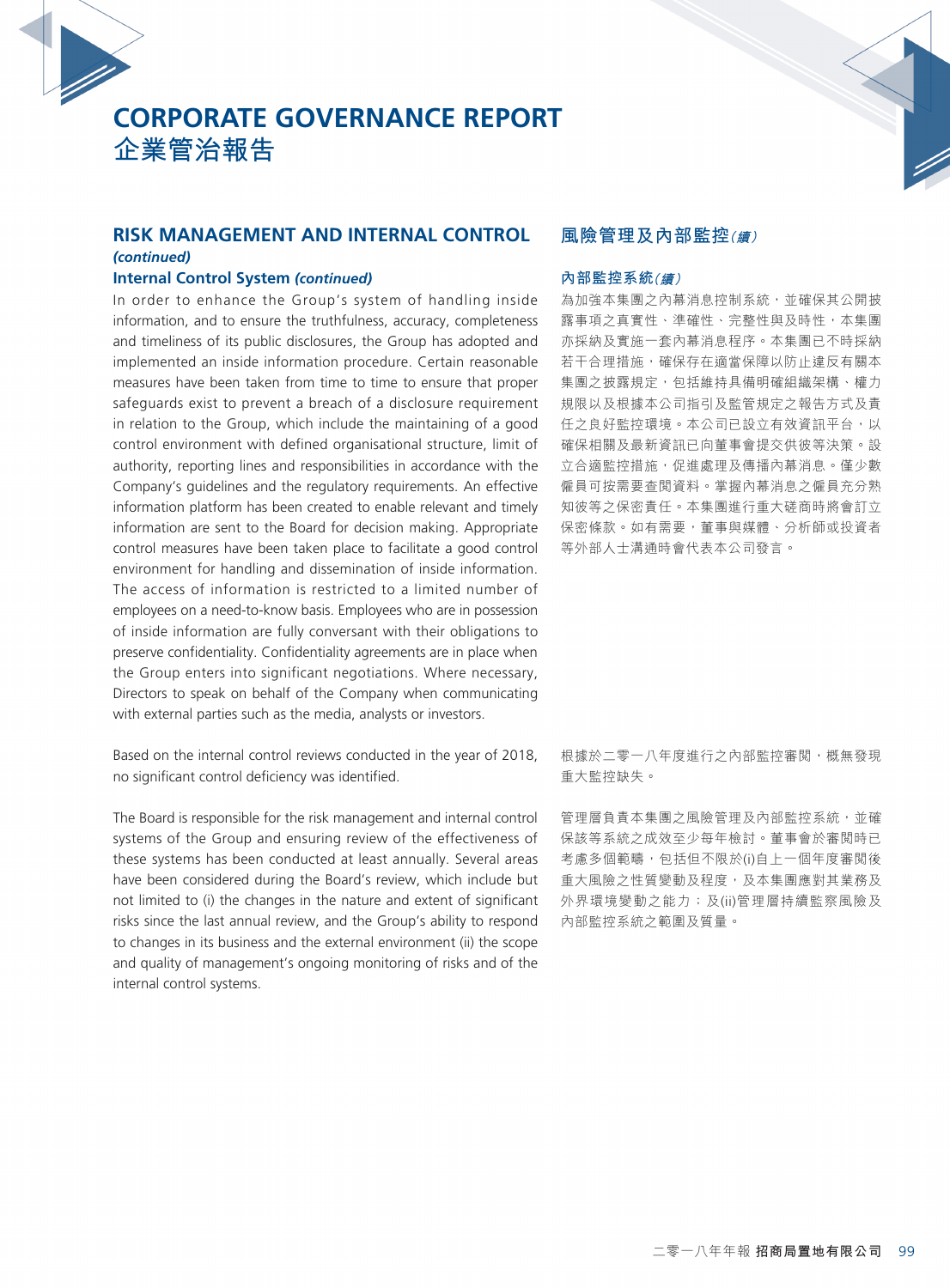

## **AUDIT COMMITTEE**

The Audit Committee comprised of three members:

**Independent non-executive Director:** Dr. WONG Wing Kuen, Albert *(Chairman)* Dr. SHI Xinping *(Member)*

#### **Non-executive Director**

Ms. LIU Ning *(Member)*

All of them are independent non-executive Directors. Dr. WONG Wing Kuen, Albert has the appropriate professional qualifications or accounting or related financial management expertise. The Board considers that Dr. SHI Xinping and Ms. LIU Ning have sufficient financial knowledge and experience to discharge their responsibilities as members of the Audit Committee. None of the members of the Audit Committee is a former partner of the Company's existing external auditor.

The Audit Committee adopted its terms of reference in November 2015 which is applicable to the Company's accounting periods beginning on or after 1 January 2016. The Audit Committee is responsible for reviewing the Group's corporate governance, financial reporting, internal control and risk management.

Its key functions include:

- reviewing the audit plans and results of the external auditor of the Company and the internal auditor's evaluation of the adequacy of the Company's system of internal controls, the audit reports and management letters issued by the external auditor and the co-operation given by the Company's management to the external auditor;
- making recommendations to the Board on the appointment, re-appointment and removal of external auditor and internal auditor, and to review the remuneration and terms of engagement of the external auditor;

## **審核委員會**

審核委員會由三名成員組成:

#### **獨立非執行董事:**

王永權博士(主席) 史新平博士(成員)

#### **非執行董事**

劉寧女士(成員)

彼等均為獨立非執行董事。王永權博士具備適當專業 資格或會計或相關財務管理專長。董事會認為,史新 平博士及劉寧女士具備充分財務知識及經驗以履行彼 等作為審核委員會成員之職責。概無審核委員會成員 為本公司現任外聘核數師之前合夥人。

審核委員會於二零一五年十一月採納其新職權範圍, 該職權範圍適用於本公司於二零一六年一月一日或之 後開始之會計期間。審核委員會負責審閱本集團之企 業管治、財務申報、內部監控及風險管理。

其主要職責包括:

- 審閲本公司外聘核數師之審核計劃及結果以及 內部核數師對本公司內部監控系統是否充足、 外聘核數師發出之審核報告及管理函件以及本 公司管理層與外聘核數師之合作情況所作評估;
- 就委聘、續聘及罷免外聘核數師及內部核數師 之事宜向董事會提出推薦建議,以及審閲外聘 核數師之薪酬及委聘條款;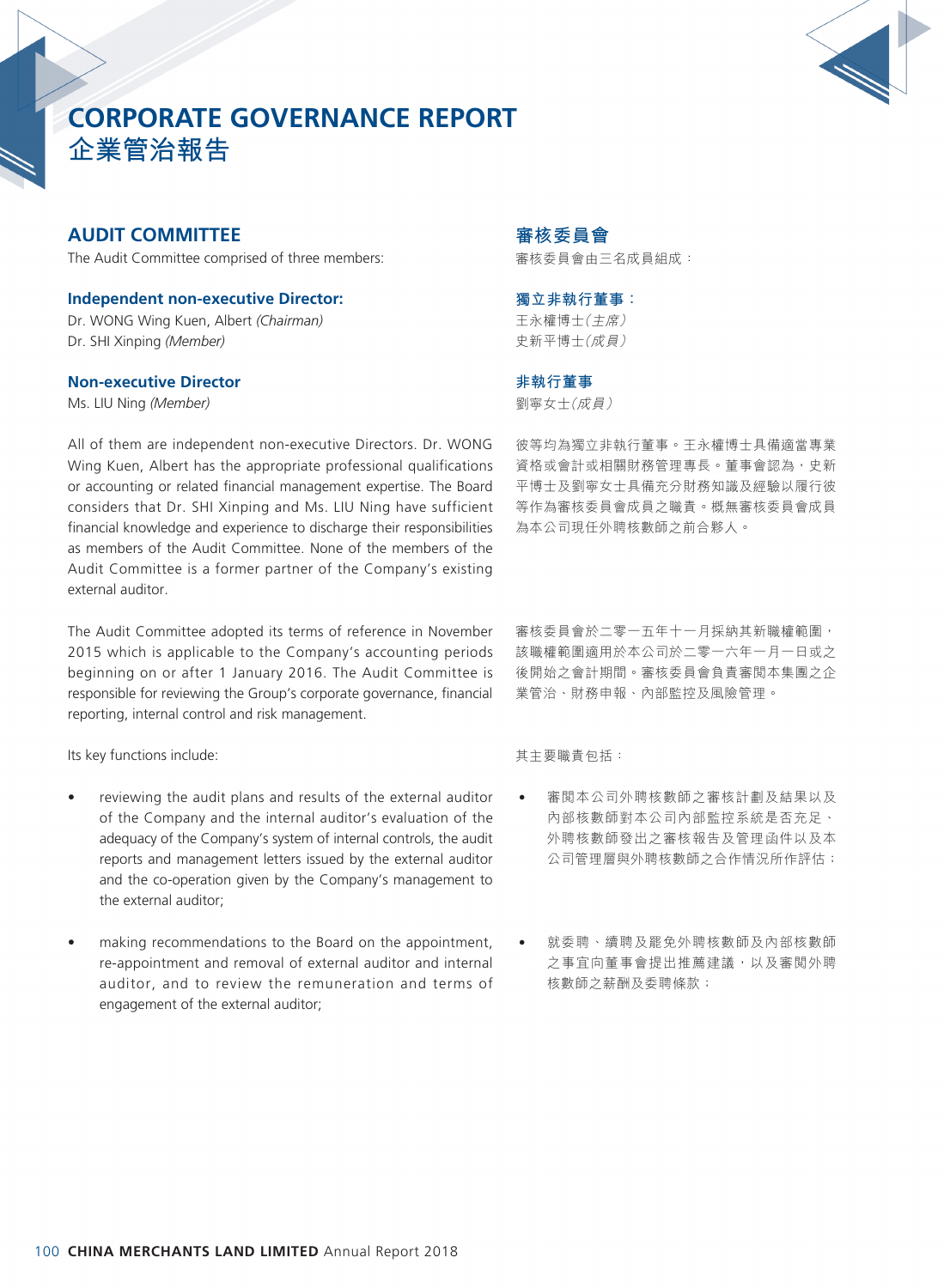## **AUDIT COMMITTEE** *(continued)*

- reviewing the nature and extent of non-audit services provided by the external auditor;
- reviewing cost effectiveness and the independence and objectivity of the external auditor;
- reviewing the significant financial reports so as to ensure the integrity of the financial statements of the Company and focus in particular on the changes in accounting policies and practices, major risk areas, significant adjustments resulting from the audit and compliance with financial reporting standards;
- reviewing interim and annual financial statements and announcements before submission to the Board for approval; and
- reviewing effectiveness of the Company's material internal controls, including financial, operational and compliance controls and risk management and reviews the findings of the internal auditor of the Company.

The Audit Committee shall hold at least two regular meetings in a year. The Audit Committee focuses not only on the impact of the changes in accounting polices and practices but also on the compliance with accounting standards, the Listing Rules and relevant legal requirements.

The Audit Committee has not taken a different view from the Board regarding the selection, appointment, resignation or dismissal of the Company's external auditor.

The Company's annual results announcement for the year ended 31 December 2018 published on 15 March 2019 was reviewed by the Audit Committee.

## **審核委員會(續)**

- 審閲外聘核數師所提供非核數服務之性質及範 圍;
- 審閲外聘核數師之成本效益、獨立性及客觀性;
- 審閲重大財務報告,以確保本公司財務報表之 完整性,特別注意會計政策及常規方面之變 動、主要風險範圍、審核所導致之重大調整以 及遵守財務報告準則之情況;
- 審閲未提交董事會批准之中期及年度財務報表 及公告;及
- 審閲本公司重大內部監控之成效,包括財務、 營運及合規監控以及風險管理,並審閱本公司 內部核數師的審核結果。

審核委員會須每年至少舉行兩次定期會議。審核委員 會不僅關注於會計政策及慣例變動之影響,亦會關注 遵守會計準則、上市規則及有關法律規定。

審核委員會就本公司外聘核數師之甄選、委任、辭任 或罷免與董事會並無持不同意見。

本公司於二零一九年三月十五日所刊發截至二零一八 年十二月三十一日止年度之年度業績已由審核委員會 審閱。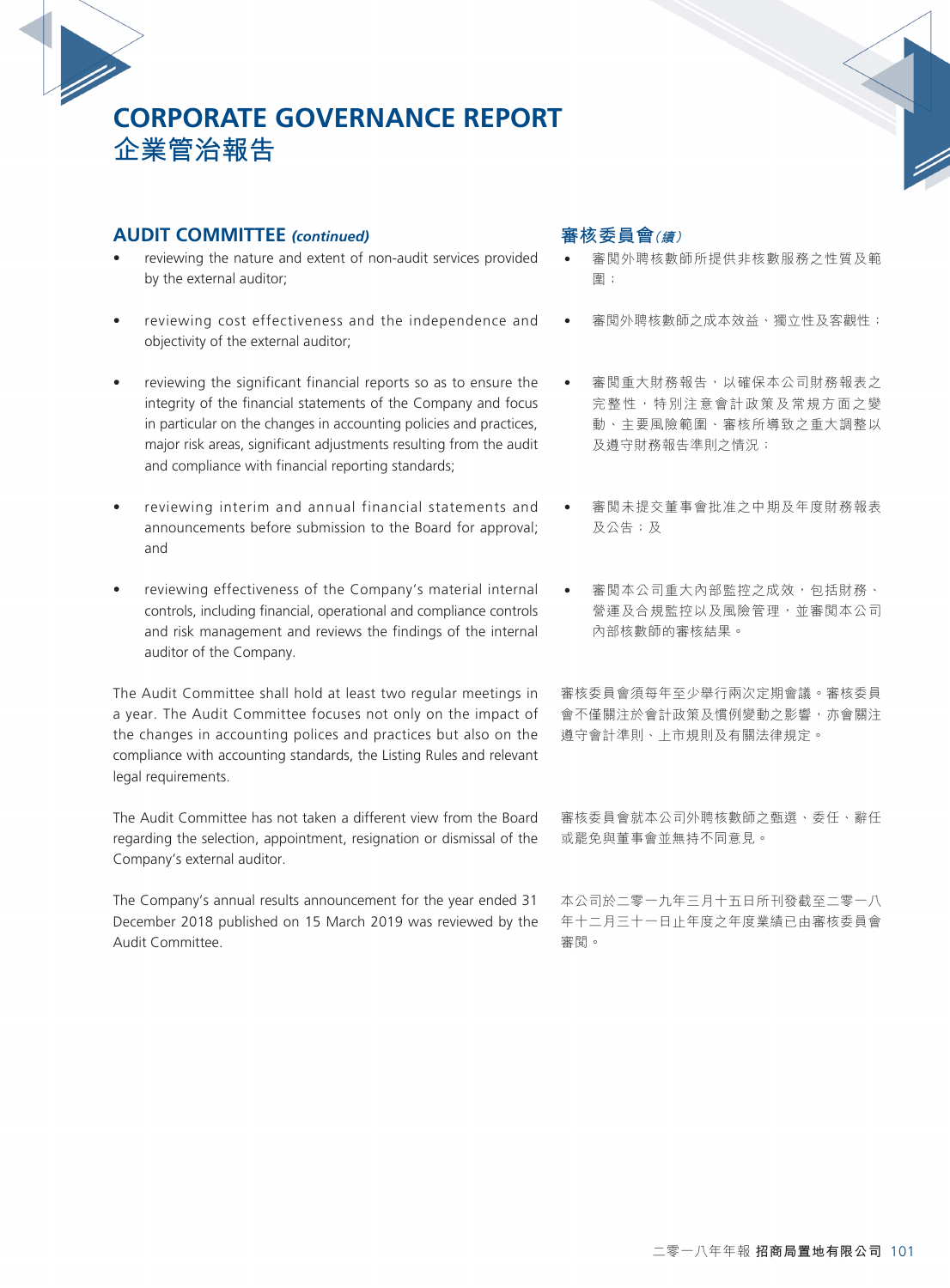

## **AUDIT COMMITTEE** *(continued)*

During the Year, the Audit Committee held three meetings and has performed the following duties:

- met with the executive Directors and management of the Company to review the interim and annual results, the interim report and annual report and other financial, internal control, corporate governance and risk management matters of the Group and made recommendations to the Board;
- considered and discussed the reports and presentations by the senior management and the external auditor, with a view to ensure that the Group's consolidated financial statements are prepared in accordance with accounting principles generally accepted in Hong Kong;
- met with the external auditor without the presence of management and discussed about the interim financial report and its annual audit of the consolidated financial statements and key audit issues;
- assisted the Board in meeting its responsibilities for evaluating, establishing and maintaining effective systems of internal control;
- carried out the annual review on the continuing connected transactions of the Group;
- reviewed the adequacy of resources qualifications and experience of staff of the Company's accounting and financial reporting functions, and their training programmes and budget; and
- reviewed and discussed significant audit findings in a meeting with the external auditor.

The Audit Committee also examines any other aspects of the Company's affairs, as it deems necessary where such matters relate to exposures or risks of regulatory or legal nature, and monitors the Company's compliance with its legal, regulatory and contractual obligations.

The Board is of the view that the members of the Audit Committee have sufficient accounting or related financial management expertise and experience to discharge the Audit Committee's function.

The Audit Committee will report to the Board on any material issues, and makes recommendations to the Board.

## **審核委員會(續)**

於年內,審核委員會舉行三次會議,並已履行以下職 責:

- 與本公司執行董事及管理層會晤,審閲中期及 年度業績、中期報告及年度報告及其他財務、 內部監控、本集團的企業管治及風險管理事 宜,並向董事會提出推薦意見;
- 考慮並討論高級管理人員及外聘核數師之報告 及提呈,以確保本集團之綜合財務報表乃根據 香港普遍採用之會計原則編製;
- 在管理層避席之情況下與外聘核數師會晤,並 討論其對中期財務報告及其對綜合財務報表之 年度審核以及重大審核事宜;
- 協助董事會履行其評估、建立及維持有效內部 監控制度之責任;
- 對本集團之持續關連交易進行年度審閱;
- 審閱資源之充分性、本公司會計及財務申報職 能之員工之資格及經驗,以及其培訓計劃及預 算;及
- 與外聘核數師會面時審閱及討論重大審核發現。

審核委員會亦在其認為必要時,審查本公司任何其他 涉及監管或法律性質風險方面之事宜,並監察本公司 是否遵守法律、監管及合約責任。

董事會認為,審核委員會成員具備充分會計或相關財 務管理專業及經驗履行審核委員會之職能。

審核委員會將向董事會報告任何重大事宜並向其作出 推薦建議。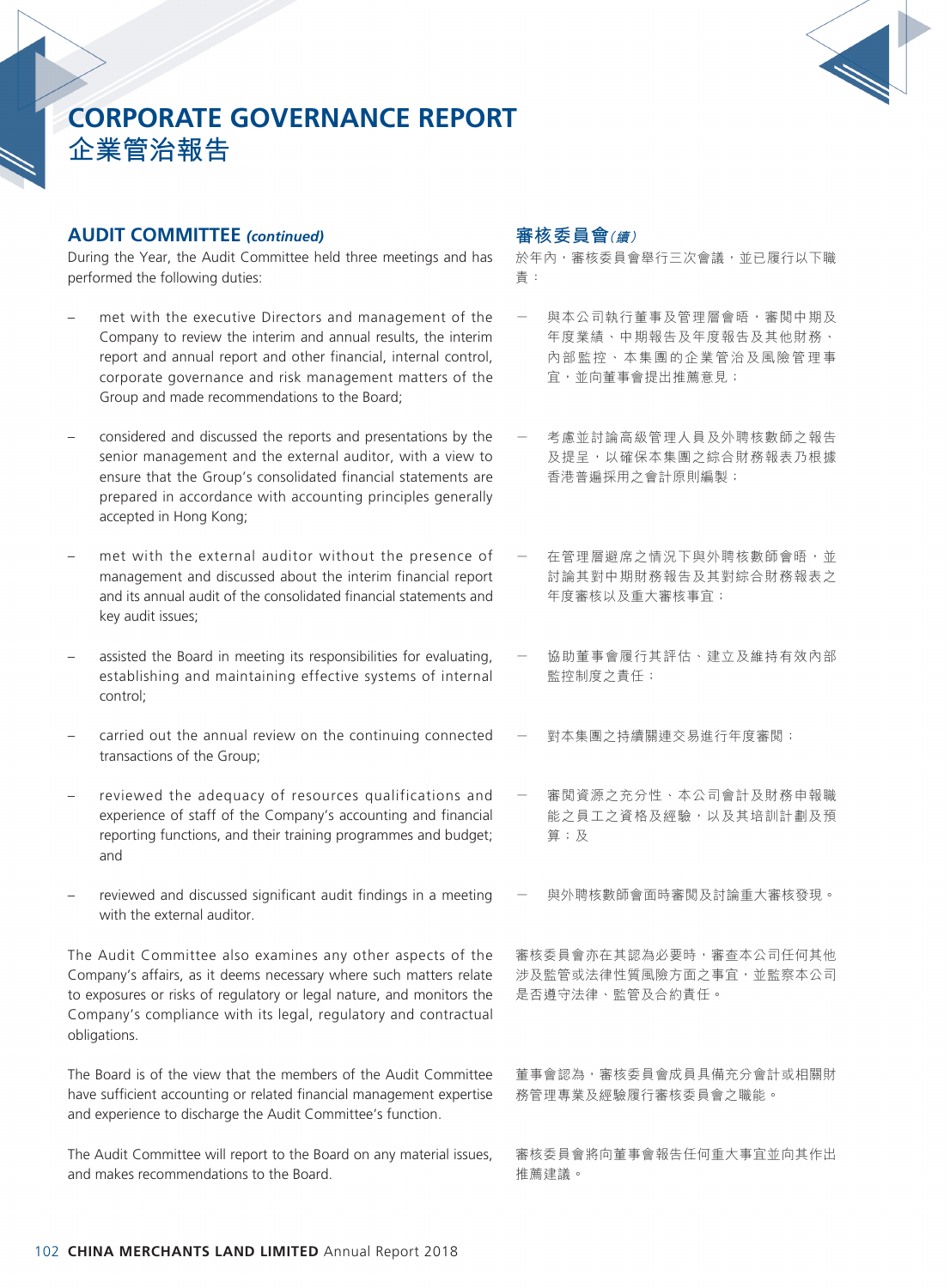

## **AUDITORS' REMUNERATION**

securities transactions during the Year.

During the Year, the remuneration in respect of professional services provided by the Company's auditor, Deloitte Touche Tohmatsu, is set 專業服務之薪酬載列如下: out as follows:

## **核數師薪酬**

於年內,本公司核數師德勤 • 關黃陳方會計師行提供

|                                                                                                                                                                                                                                                                                                                                                                                                                                                                                                                                                                                                                                                                                                            |               | (RMB'000)<br>(人民幣千元)                                                                                                                                                                                        |
|------------------------------------------------------------------------------------------------------------------------------------------------------------------------------------------------------------------------------------------------------------------------------------------------------------------------------------------------------------------------------------------------------------------------------------------------------------------------------------------------------------------------------------------------------------------------------------------------------------------------------------------------------------------------------------------------------------|---------------|-------------------------------------------------------------------------------------------------------------------------------------------------------------------------------------------------------------|
| Audit services<br>Non-audit services                                                                                                                                                                                                                                                                                                                                                                                                                                                                                                                                                                                                                                                                       | 審核服務<br>非審核服務 | 3,783<br>430                                                                                                                                                                                                |
| Non-audit services include the professional services rendered in<br>connection with the interim report review, continuing connected<br>transactions review and internal controls assessment.                                                                                                                                                                                                                                                                                                                                                                                                                                                                                                               |               | 非審核服務包括中期報告審閲、持續關連交易審閲及<br>內部控制評估。                                                                                                                                                                          |
| The Audit Committee had considered the Independent Auditors'<br>independence and objectivity as required under the Code of Ethics<br>for Professional Accountants issued by the Hong Kong Institute of<br>Certified Public Accounts, reviewed the terms of their engagement,<br>nature and scope of the audit and reporting obligations.                                                                                                                                                                                                                                                                                                                                                                   |               | 審核委員會已考慮香港會計師公會所頒佈專業會計師<br>道德守則項下規定之獨立核數師獨立性及客觀性,並<br>審閲其委聘條款、審核之性質及範圍以及報告責任。                                                                                                                               |
| The Audit Committee is satisfied with the findings of their review of<br>the engagement process, effectiveness, independence and objectivity<br>of the Independent Auditor.                                                                                                                                                                                                                                                                                                                                                                                                                                                                                                                                |               | 審核委員會信納其就獨立核數師之委聘過程、有效<br>性、獨立性及客觀性進行之審閲結果。                                                                                                                                                                 |
| The Audit Committee has recommended to the Board and the Board<br>has concurred with the nomination of Messrs. Deloitte Touche<br>Tohmatsu, for reappointment as independent auditor of the Company<br>at the forthcoming AGM.                                                                                                                                                                                                                                                                                                                                                                                                                                                                             |               | 審核委員會已向董事會建議於應屆股東週年大會上提<br>呈續聘德勤●關黃陳方會計師行為本公司之獨立核數<br>師,而董事會已就此同意審核委員會之意見。                                                                                                                                  |
| <b>SECURITIES TRANSACTION BY THE RELEVANT</b><br><b>EMPLOYEES</b>                                                                                                                                                                                                                                                                                                                                                                                                                                                                                                                                                                                                                                          |               | 有關僱員進行證券交易                                                                                                                                                                                                  |
| Under the Code Provision A.6.4 of the CG Code, the Board has<br>established written guidelines on no less exacting terms than the<br>Model Code for Directors and relevant employees in respect of<br>their dealings in the Company's securities. "Relevant employee"<br>includes any employee of the Group or a Director or employee of a<br>subsidiary or holding company of the issuer, because of such office<br>or employment, is likely to be in possession of inside information in<br>relation to the Group and its securities. Having made specific enquiry<br>to all Relevant Employees, the Company confirms that all Relevant<br>Employees have complied with the written guidelines regarding |               | 根據企業管治守則之守則條文第A.6.4條,董事會已<br>就董事及有關僱員進行本公司證券交易以書面制定不<br>遜於標準守則之指引。「有關僱員」包括本集團任何<br>僱員或發行人附屬公司或控股公司之董事或僱員, <b>因</b><br>該職位或受聘而可能掌握與本集團及其證券有關內幕<br>消息。經對全體有關僱員進行特定查詢後,本公司確<br>認,全體有關僱員於年內一直遵守有關證券交易之書<br>面指引。 |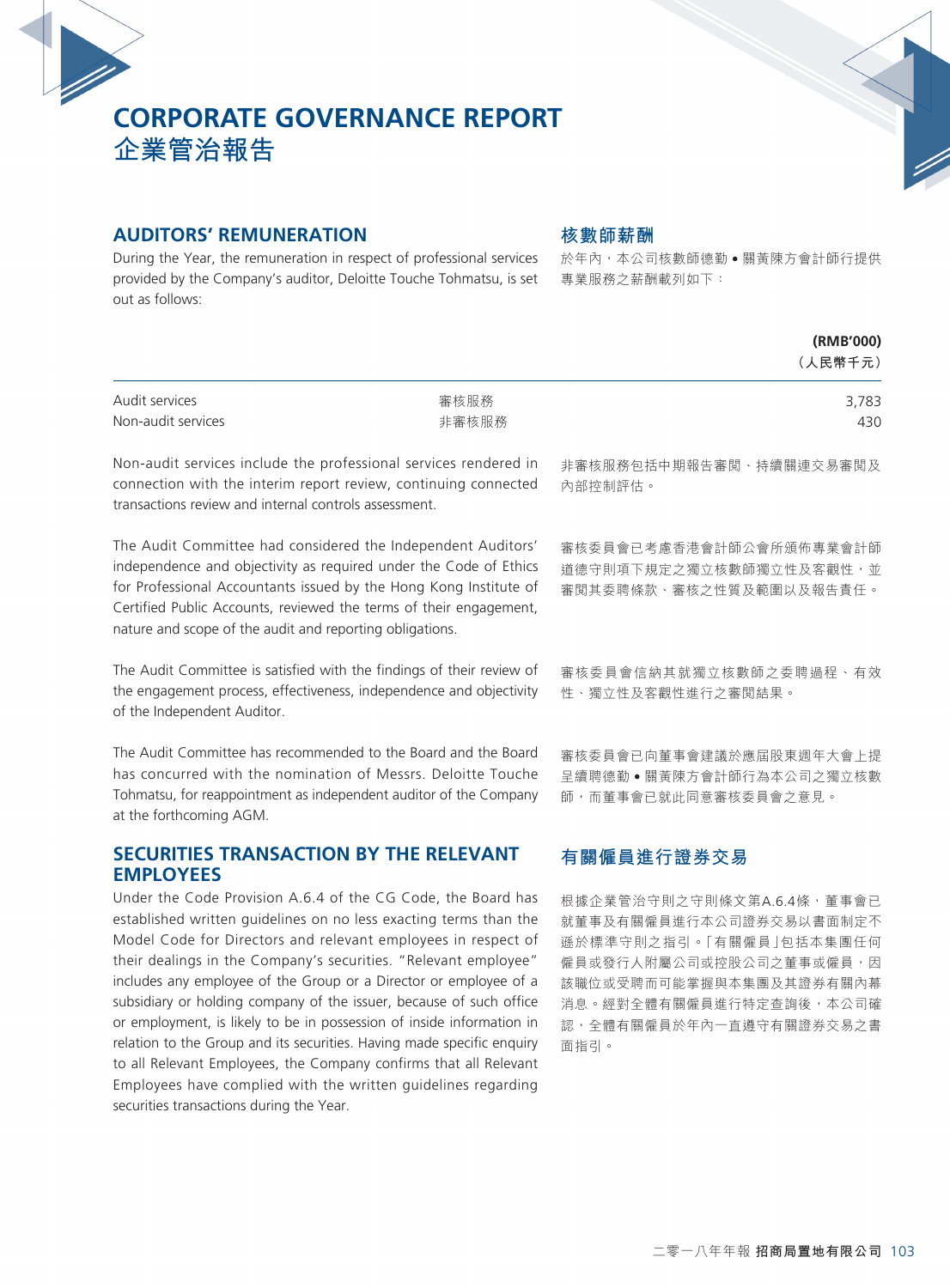

# **CORPORATE GOVERNANCE REPORT**

**企業管治報告**

## **COMPANY SECRETARY**

During the Year, the company secretary, Mr, TSUI Kin Fung, undertook at least 20 hours of relevant professional training, was an employee of the Company.

## **SHAREHOLDERS' MEETINGS**

Details of Directors' attendance records of the general meetings held during the Year were as follows:

## **公司秘書**

年內,公司秘書徐建峰先生已進行至少20個小時相 關專業培訓。

## **股東大會**

董事於年內舉行之股東大會之出席記錄詳情如下:

| Number of meeting held<br>during the Year | 年內舉行之大會次數          | <b>Annual General</b><br><b>Meeting</b><br>held on<br>27 April 2018<br>於二零一八年<br>四月二十七日舉行之<br>股東週年大會 | <b>Extraordinary</b><br>General<br><b>Meeting held</b><br>27 April 2018<br>於二零一八年<br>四月二十七日舉行之<br>股東特別大會 |
|-------------------------------------------|--------------------|------------------------------------------------------------------------------------------------------|----------------------------------------------------------------------------------------------------------|
| Non-executive Directors                   | 非執行董事              |                                                                                                      |                                                                                                          |
| Mr. XU Yongjun (Note 1)                   | 許永軍先生(附註1)         | 0/1                                                                                                  | 0/1                                                                                                      |
| Mr. HUANG Junlong                         | 黃均隆先生              | 1/1                                                                                                  | 1/1                                                                                                      |
| Dr. YAN Chengda (Note 2)                  | YAN Chengda博士(附註2) | 0/1                                                                                                  | 0/1                                                                                                      |
| Ms. LIU Ning (Note 3)                     | 劉寧女士(附註3)          | 0/1                                                                                                  | 0/1                                                                                                      |
| <b>Executive Directors</b>                | 執行董事               |                                                                                                      |                                                                                                          |
| Dr. SO Shu Fai                            | 蘇樹輝博士              | 1/1                                                                                                  | 1/1                                                                                                      |
| Mr. YU Zhiliang                           | 余志良先生              | 1/1                                                                                                  | 1/1                                                                                                      |
| Mr. WONG King Yuen                        | 黃競源先生              | 1/1                                                                                                  | 1/1                                                                                                      |
| Independent non-executive Directors       | 獨立非執行董事            |                                                                                                      |                                                                                                          |
| Dr. WONG Wing Kuen, Albert (Note 4)       | 王永權博士(附註4)         | 0/1                                                                                                  | 0/1                                                                                                      |
| Ms. CHEN Yanping (Note 4)                 | 陳燕萍女士(附註4)         | 0/1                                                                                                  | 0/1                                                                                                      |
| Dr. SHI Xinping                           | 史新平博士              | 1/1                                                                                                  | 1/1                                                                                                      |
| Mr. HE Qi                                 | 何琦先生               | 1/1                                                                                                  | 1/1                                                                                                      |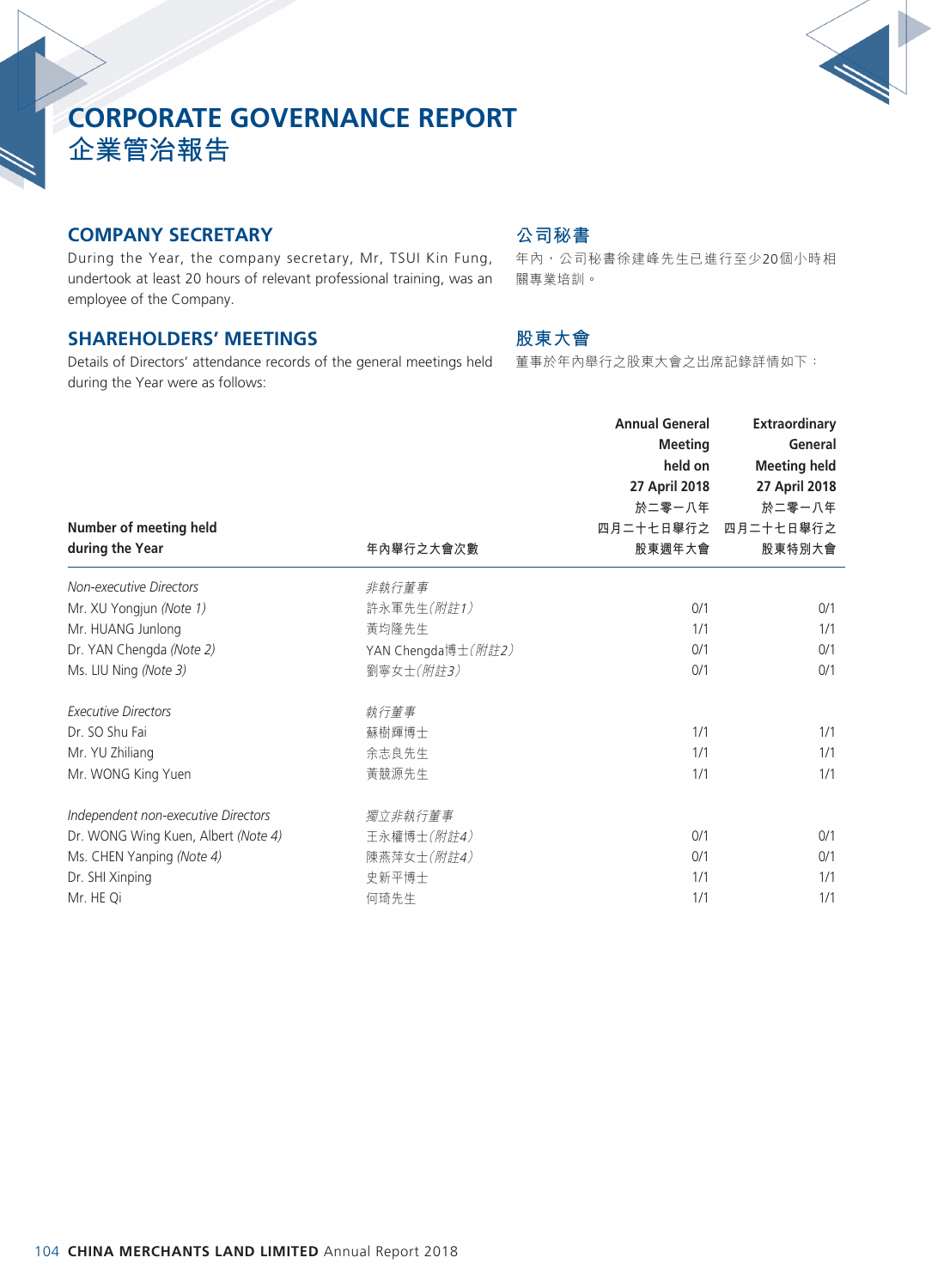

#### **SHAREHOLDERS' MEETINGS** *(continued)*

*Notes:*

- (1) Appointed as non-executive Director, the chairman of the Board and the chairman of the nomination committee of the Company with effect from 18 March 2016. Due to business affairs, Mr. XU could not attend the annual general meeting held on 27 April 2018, and the extraordinary general meetings held on 27 April 2018 and 19 December 2017. He had appointed Mr. HUANG to act on his behalf on 27 April 2018.
- (2) Appointed as non-executive Director of the Company with effect from 18 March 2016. Dr. YAN could not attend annual general meeting and extraordinary general meeting on 27 April 2018 but there were sufficient executive Directors, independent non-executive Directors and non-executive Directors present to enable the Board to develop a balanced understanding of the views of the Company's shareholders. Dr. YAN has resigned on 13 August 2018.
- (3) Ms. LIU could not attend the annual general meeting and the extraordinary general meeting held on 27 April 2018 but there were sufficient executive Directors, independent non-executive Directors and non-executive Directors present to enable the Board to develop a balanced understanding of the views of the Company's shareholders.
- (4) Dr. WONG and Ms. CHEN could not attend the annual general meeting and extraordinary general meeting on 27 April 2018 but there were sufficient executive Directors, independent non-executive Directors and non-executive Directors present to enable the Board to develop a balanced understanding of the views of the Company's shareholders.

Code Provision A.6.7 stipulates that independent non-executive Directors and other non-executive Directors should attend general meetings, and develop a balanced understanding of the views of shareholders. Mr. XU Yongjun, Dr. YAN Chengda (who has resigned on 13 August 2018) and Ms. LIU Ning, the non-executive Directors and Dr. WONG Wing Kuen, Albert and Ms. CHEN Yanping, an independent non-executive Director, did not attend the AGM and extraordinary general meeting of the Company held on 27 April 2018 due to other business engagement. However, there were sufficient executive Directors, independent non-executive Directors and nonexecutive Directors present to enable the Board to develop a balanced understanding of the views of the Company's shareholders.

Code Provision E.1.2 stipulates that the chairman of the Board should attend the annual general meeting. Mr. XU Yongjon, chairman of the Board, could not attend the AGM held on 27 April 2018 due to other business engagement which was a deviation from Code Provision E.1.2. However, he had appointed Mr. HUANG Junlong, a nonexecutive Director as his alternate director who chaired the AGM and answered questions for shareholders of the Company.

**股東大會(續)**

附註:

- (1) 自二零一六年三月十八日起獲委任為非執行董事、董事會主席 兼本公司提名委員會主席。由於商務理由,許先生未能出席於 二零一八年四月二十七日舉行之股東週年大會以及於二零一八 年四月二十七日及二零一七年十二月十九日舉行之股東特別大 會。彼已委任黃先生於二零一八年四月二十七日代表彼行事。
- (2) 自二零一六年三月十八日起獲委任為本公司獨立非執行董事。 YAN博士未能出席於二零一八年四月二十七日舉行的股東週年 大會及股東特別大會,但已有足夠人數之執行董事、獨立非執 行董事及非執行董事出席,令董事會得以瞭解並平衡本公司股 東的意見。YAN博士已於二零一八年八月十三日辭任。
- (3) 劉女士未能出席於二零一八年四月二十七日舉行之股東週年大 會及股東特別大會,但已有足夠人數之執行董事、獨立非執行 董事及非執行董事出席,令董事會得以瞭解並平衡本公司股東 的意見。
- (4) 王博士及陳女士未能出席於二零一八年四月二十七日舉行之股 東週年大會及股東特別大會,但已有足夠人數之執行董事、獨 立非執行董事及非執行董事出席,令董事會得以瞭解並平衡本 公司股東的意見。

守則條文第A.6.7條訂明,獨立非執行董事及其他非 執行董事應出席股東大會,以對股東之意見有公正之 理解。非執行董事許永軍先生、YAN Chengda博士 (已於二零一八年八月十三日辭任)及劉寧女士以及獨 立非執行董事王永權博士及陳燕萍女士因其他事務未 能出席於二零一八年四月二十七日舉行之本公司股東 週年大會及股東特別大會。然而,會上有足夠之執行 董事、獨立非執行董事及非執行董事出席,以確保董 事會對本公司股東之意見有公正之理解。

守則條文第E.1.2條訂明,董事會主席應出席股東週 年大會。董事會主席許永軍先生因其他事務未能出席 於二零一八年四月二十七日舉行之股東週年大會,此 乃偏離守則條文第E.1.2條。然而, 彼已委任非執行 董事黃均隆先生為彼之替任董事,以主持股東週年大 會及回答本公司股東疑問。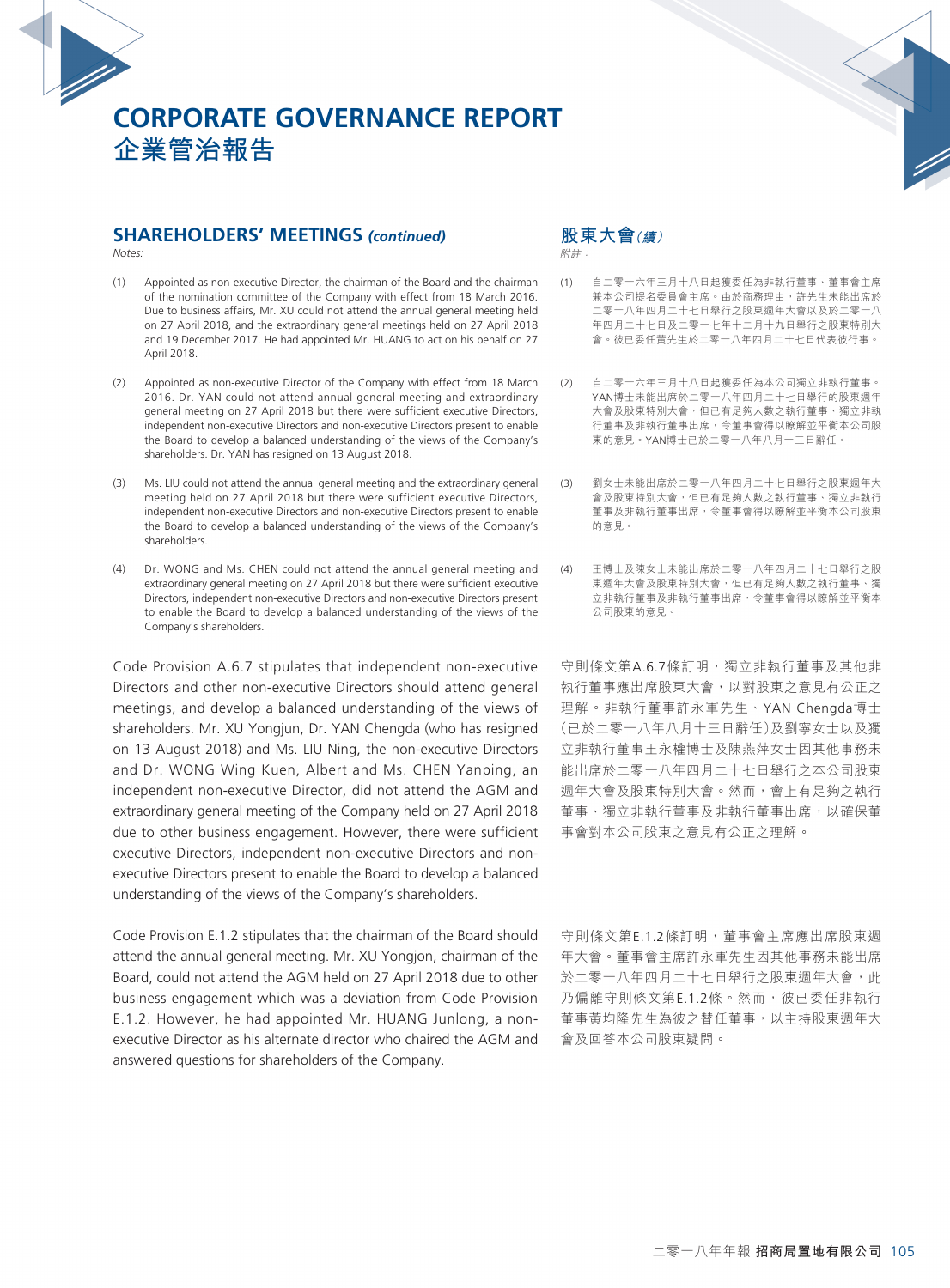

#### **SHAREHOLDERS' MEETINGS** *(continued)*

The Company considers that effective communication with shareholders is essential for enhancing investor relations and investor understanding of the Group's business performance and strategies. The Company also recognises the importance of transparency and timely disclosure of corporate information, which will enable shareholders and investors to make the best investment decisions.

The Company established different communication channels with shareholders and investors, including (i) printed copies of corporate communications (including but not limited to annual reports, interim reports, notices of meetings, circulars and proxy forms and other corporate information) required under the Listing Rules; (ii) the general meetings of the Company provide a forum for communication between the Board and the shareholders. The Chairman of the Board as well as the respective chairman of the Nomination Committee, the Remuneration Committee and the Audit Committee or, in their absence, other members of the respective committees are available to answer questions for shareholders and stakeholders at the general meetings; (iii) the Company's registrars deal with shareholders for share registration and related matters; and (iv) the Directors and/or investor relationship team of the Company handles enquiries from shareholders and investors generally.

## **SHAREHOLDERS' RIGHT**

The Company is committed to pursue active dialogue with shareholders as well as to provide disclosure of information concerning the Group's material developments to shareholders, investors and other stakeholders.

AGM of the Company serves as an effective forum for communication between shareholders and the Board. Notice of the AGM together with the meeting materials are despatched to all shareholders not less than 21 days and not less than 20 business days prior to the AGM.

The chairman of the Board and of Audit Committee, Remuneration Committee and Nomination Committee, or in their absence, other members of the respective Committees, are invited to the AGM to answer questions from shareholders. External auditors are also invited to attend the AGM to answer questions about the conduct of the audit, the preparation and content of the auditor's report, the accounting policies and auditor independence.

## **股東大會(續)**

本公司認為與股東之有效溝通,對改善投資者關係以 及讓投資者了解本集團之業務表現及策略而言至關重 要。本公司亦重視公司資料之透明度且及時披露之情 況,以使股東及投資者作出最佳投資決策。

本公司與股東及投資者已建立不同的溝通途徑,包括 (i)上市規則所規定公司通訊之印刷本(包括但不限於 年報、中期報告、會議通告、通函及代表委任表格以 及其他公司資料);(ii)本公司股東大會為董事會及股 東之間提供溝通平台。董事會主席及提名委員會、薪 酬委員會及審核委員會各自之主席(或倘彼等缺席, 則相關委員會之其他成員)將於股東大會上回應股東 及權益持有人之提問;(iii)本公司之股份過戶登記處 為股東處理股份登記及相關事宜;及(iv)董事及/或 本公司投資者關係團隊一般處理股東及投資者之查 詢。

### **股東權利**

本公司致力尋求與股東開展積極對話,並向股東、投 資者及其他權益持有人披露有關本集團重大發展的資 料。

本公司之股東週年大會為股東與董事會提供一個有效 之溝通平台。股東週年大會通告連同會議資料均於召 開股東週年大會前不少於21日及不少於20個營業日 寄發予全體股東。

董事會、審核委員會、薪酬委員會及提名委員會之主 席或如彼等未能出席,則由各委員會之其他成員獲邀 出席股東週年大會並於會上回答股東問題。外聘核數 師亦獲邀出席股東週年大會並於會上回答有關審核工 作、編製核數師報告及報告內容、會計政策及核數師 獨立性問題。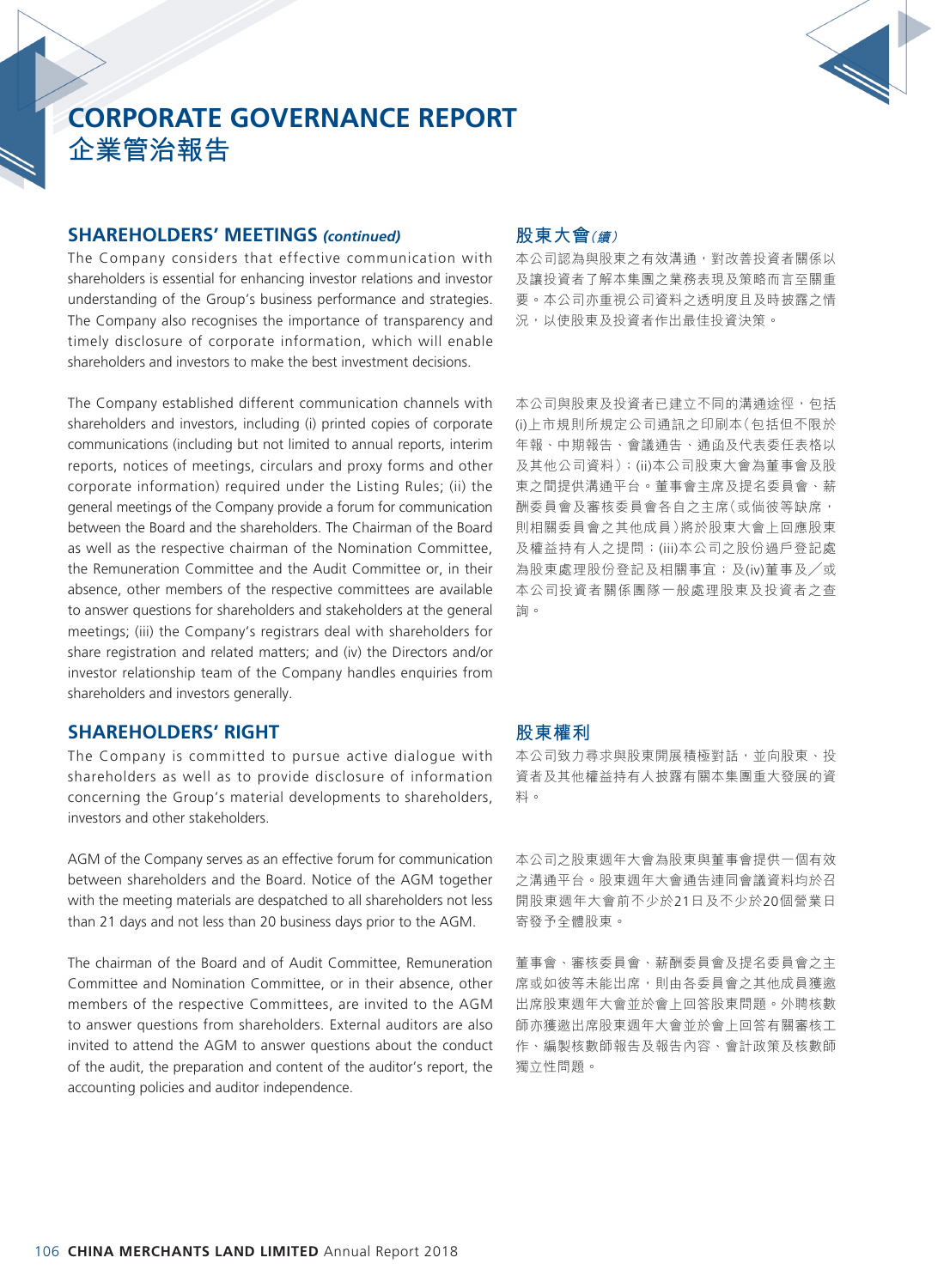#### **SHAREHOLDERS' RIGHT** *(continued)*

The Company's last AGM was held on 27 April 2018 and extraordinary general meeting was held on 27 April 2018. All the resolutions proposed at these meetings were approved by shareholders of the Company by poll. Details of the poll results are available under the "Announcements and Notices" section of the Company's website at http://ir.cmland.hk.

Vote of shareholders at general meeting will be taken by poll in accordance with the Listing Rules, unless otherwise required and permitted. Detailed procedures for conducting a poll will be explained to the shareholders at the inception of general meeting to ensure that shareholders are familiar with such voting procedures. Separate resolution will be proposed by the chairman of general meeting in respect of each substantial issue. The poll results will be posted on the websites of the Company and the Stock Exchange on the same business day of the general meeting.

Pursuant to the Articles of Association of the Company, general meetings can be convened on the written requisition of any two or more members of the Company deposited at the principal place of business of the Company in Hong Kong at:

Room 2603 to 2606, 26/F, China Merchants Tower Shun Tak Centre Nos. 168–200 Connaught Road Central Hong Kong

## **股東權利(續)**

本公司上屆股東週年大會已於二零一八年四月二十七 日舉行,而股東特別大會已分別於二零一八年四月 二十七日舉行。會上所有提呈決議案以點算股數方式 表決獲本公司股東批准。有關表決結果之詳情載於本 公司網站http://ir.cmland.hk「公告及通告」一欄。

除非另有規定及允許,否則股東將根據上市規則於股 東大會上以點算股數方式表決投票。投票程序詳情將 於股東大會開始時向股東說明,以確保股東熟悉該等 投票程序。股東大會主席將會就每項重要事宜個別提 出決議案。投票結果將於召開股東大會同一個營業日 內於本公司及聯交所網站刊登。

根據本公司之組織章程細則,股東大會可應本公司任 何兩名或多名股東之書面請求而召開,有關請求須送 達本公司於香港之主要辦事處:

香港 干諾道中168–200號 信德中心 招商局大廈26樓2603至2606室